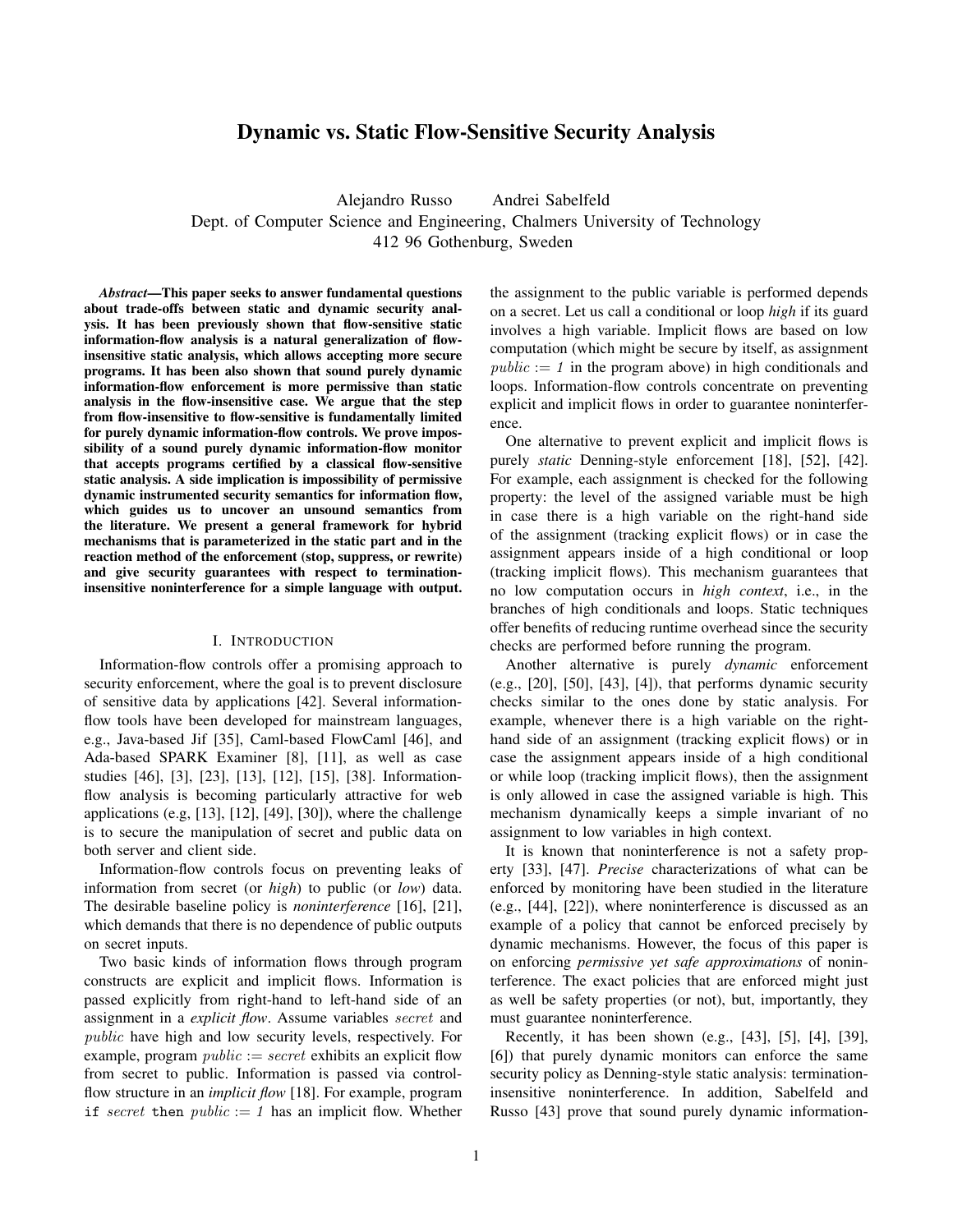flow enforcement is more permissive than static analysis in the *flow-insensitive* case (where variables are assigned security levels at the beginning of the execution and this assignment is kept unchanged during the execution).

Fusion of static and dynamic techniques is becoming increasingly popular [28], [45], [27], [49]. These techniques offer benefits of increasing permissiveness because more information on the actual execution trace is available at runtime, while keeping runtime overhead moderate as some static information can be gathered before the execution.

This paper seeks to answer fundamental questions about trade-offs between static and dynamic security analysis. In particular, we turn attention to *flow sensitivity* of the analysis, i.e., possibilities for variables to store values of different sensitivity (low and high) over the course of computation. Flow sensitivity is a useful feature for any practical enforcement mechanism. It is particularly important for inferring the security labels of local variables and allowing efficient register reuse for low-level languages. The goal is to accept more programs without jeopardizing security. Consider, for example, program:  $secret := 0$ ; if  $secret$  then  $public := 1$ . It is intuitively secure since the initial secret has been overridden by constant 0. However, a flow-insensitive analysis (e.g., [52]) rejects this program because it has an insecure subprogram. On the other hand, this program is accepted by a flow-sensitive analysis (e.g., [25]) because the level of variable secret is relabeled to low after the first assignment.

Hunt and Sands [25] have shown that flow-sensitive static information-flow analysis is a natural generalization of flow-insensitive static analysis, which allows accepting more secure programs. We argue that the step from flowinsensitive to flow-sensitive is fundamentally limited for purely dynamic information-flow controls.

Recall that Sabelfeld and Russo [43] have shown that while a purely dynamic information-flow monitor is more permissive than a Denning-style static information-flow analysis [52], both the monitor and the static analysis guarantee the same security property: *termination-insensitive noninterference* [52], [42], i.e., noninterference that ignores information flow related to the (non)termination behavior of the program.

It might seem natural to expect that these results carry over to flow-sensitive monitors since they feature additional dynamism, and hence have potential for more permissiveness. It turns out that this intuition is misleading. Flow-

sensitivity opens up a channel, which can be exploited by the attacker. We illustrate the problem with the example in Figure 1,

 $public := 1; temp := 0;$ if secret then  $temp := 1$ ; if  $temp \neq 1$  then  $public := 0$ Figure 1. Flow-sensitivity attack

where *secret* is a high variable containing a boolean secret (either 0 or 1). Observe that the example is rejected by canonical flow-sensitive type systems (e.g., [25]) because variable temp is given a high security level after inspecting the first branching instruction.

Imagine a simple purely dynamic monitor that keeps track of security levels of variables and updates them on each assignment in the following way. The monitor sets the level of the assigned variable to high in case there is a high variable on the right-hand side of the assignment or in case the assignment appears inside of a high context. The level of the variable is set to low in case there are no high variables in the right-hand side of the assignment and the assignment does not appear in high context. Otherwise, the monitor does not update the level of the assigned variable. This is a straightforward extension of a dynamic flow-insensitive enforcement (e.g., [43]) with flow sensitivity.

This monitor labels public and temp as low after the first two assignments because the variables receive low information (constants). If *secret* is nonzero, variable temp becomes high after the first conditional. In this case the guard in the second conditional is false, and so the then branch with the assignment  $public := 0$  is not taken. Therefore, the monitor allows this execution. If secret is zero, then  $temp$  is not relabeled to high, and so the second if is also allowed by the monitor even though the then branch is taken: because it branches on an expression that does not involve high variables. As a result, the value of secret is leaked into public, which is missed by the monitor.

While similar examples have appeared in the literature [20], [17], [49], [10], the contribution of this paper is to formally pin down the essence of the problem: We prove impossibility of a sound purely dynamic information-flow monitor that accepts programs certified by Hunt and Sands' classical flow-sensitive static analysis [25].

The implication of the result is illustrated by set inclusions for programs in a simple imperative language with output in Figure 2. We refer to static analyses realized by security type systems and dynamic analysis realized by monitors. Figure 2(a) depicts the set inclusion for programs accepted by flow-insensitive mechanisms: a Denning-style type system [1] and a simple monitor flow-insensitive monitor [43]. Both are sound [1], [43], and the monitor accepts the runs of a set of programs that is strictly larger than the set of typable programs [43]. So, the monitor is sound and more permissive than the type system. Figure 2(b) depicts the set inclusion for programs accepted by flow-sensitive mechanisms that are discussed in this paper: a Hunt-Sandsstyle type system [25] and any sound purely dynamic flowsensitive monitor. The paper shows impossibility of a sound purely dynamic information-flow monitor that accepts the set of typable programs without modification. One implication of this result is that any sound purely dynamic monitor fails to be more permissive than the type system: there are always programs that are typable but whose runs will not be accepted without modification by the monitor.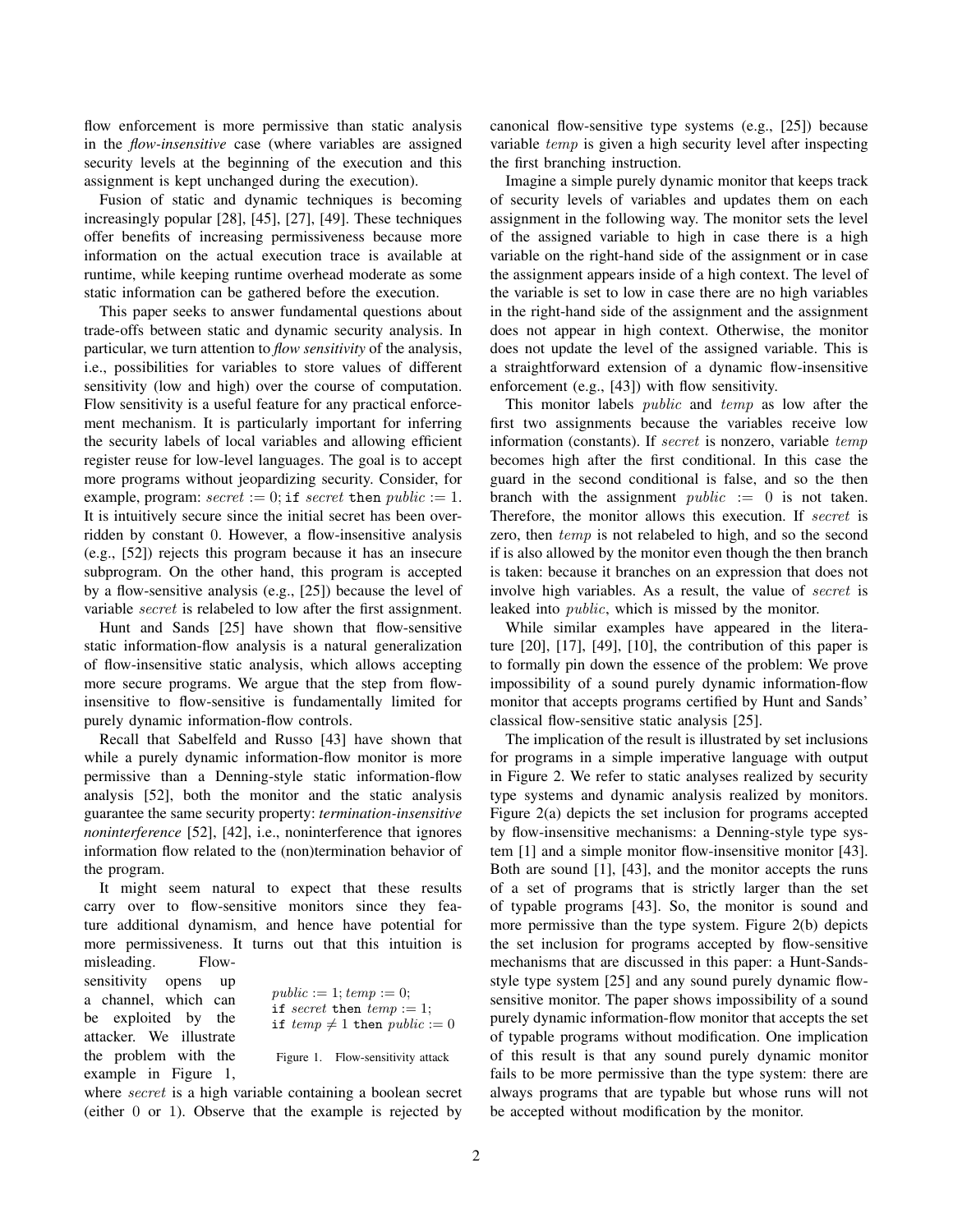

Figure 2. Relation between programs accepted by type systems and monitors

Another implication is impossibility of permissive dynamic instrumented security semantics for information flow. *Instrumented* security semantics (e.g., [2], [34], [7], [37]) defines information flows in programs by instrumenting standard semantics with security operations. Variables are instrumented with security labels, which are propagated by the semantics along with ordinary values. We observe that it is impossible to define permissive dynamic instrumented security semantics: either the semantics over-approximates flows (with respect to the set of Hunt-Sands-typable programs) and thus is over-restrictive, or under-approximates flows and thus is unsound.

An unsoundness in the security semantics by Ørbæk [37], which we have uncovered as a consequence of our findings, is an indication that the paper sheds light on the phenomenon that has not been fully understood previously.

The second contribution of the paper is a general framework for hybrid mechanisms that is parameterized in the static analysis part and in the reaction method of the enforcement (stop, suppress, or rewrite). The framework is capable of expressing a range of monitors, including one by Le Guernic et al. [28].

The third contribution is a soundness proof that monitors expressed in the framework guarantee terminationinsensitive noninterference for programs with output. Besides the general benefits of a single proof for multiple instantiations (for the static analysis part and for the reaction method of the enforcement), one consequence is a proof of a stronger (and arguably more adequate) security property for one of the instantiations: a monitor by Le Guernic et al. [28] for a language with output. The original proof [28] is with respect to a batch-job style security where all diverging runs (which might simply output all secrets on a public channel before diverging) are considered secure. Our result implies a proof against a stronger version of terminationinsensitive noninterference [1], designed to reason about programs with output, where leaks due to (lack of) progress in the computation are ignored.

The fourth contribution is the proof that we are able to retrieve the permissiveness of monitors by enabling static analysis. Figure 2(c) illustrates the result that we can construct hybrid monitors that combine dynamic and static

$$
e ::= v | x | e \oplus e
$$
  

$$
c ::= \text{skip} | x := e | c; c | \text{ if } e \text{ then } c \text{ else } c |
$$
  
while e do c |stop | output<sub>ℓ</sub>(e)



analysis that guarantee security and accept more programs than the Hunt-Sands-style type system.

To the best of our knowledge, there are no prior impossibility results on permissive purely dynamic monitoring of information-flow policies. There are possibility results (e.g., [43]) on being more permissive than a standard flowinsensitive security type system [52], but there are no results we are aware of on comparing purely dynamic monitors to flow-sensitive type systems.

## II. SEMANTICS

We consider a simple imperative language with outputs (see Figure 3). Expressions  $e$  consist of integers  $v$ , variables x, and composite expressions  $e \oplus e$  (where  $\oplus$  is a binary operation). Commands, denoted by  $c$ , consist of standard imperative instructions: skip, sequential composition, conditionals, and loops. The language contains an additional command stop that cannot be used in initial configurations since it signifies termination. The language also includes a primitive for output.

Configurations have the form  $\langle c, m \rangle$ , where c is a *command* and m is a *memory* mapping variables to values (see Figure 4). The semantics for expressions is given by structurally extending the memory mapping from variables to arbitrary expressions, i.e.,  $m(e_1 \oplus e_2)$  is defined as  $m(e_1) \oplus m(e_2)$ . Semantic rules for commands have the form  $\langle c, m \rangle \stackrel{S}{\longrightarrow}_{\alpha} \langle c', m' \rangle$ , which corresponds to a small step between configurations where  $\alpha$  is an output event. If a transition leads to a configuration with the special command stop and some memory m, then we say the execution *terminates* in m. We write  $m[x \mapsto v]$  when updating variable x with value  $v$  in memory  $m$ . The semantic rules are mostly standard [53]. For example, command if  $e$  then  $c_1$  else  $c_2$  reduces to  $c_1$ , when expression  $e$  evaluates to a nonzero integer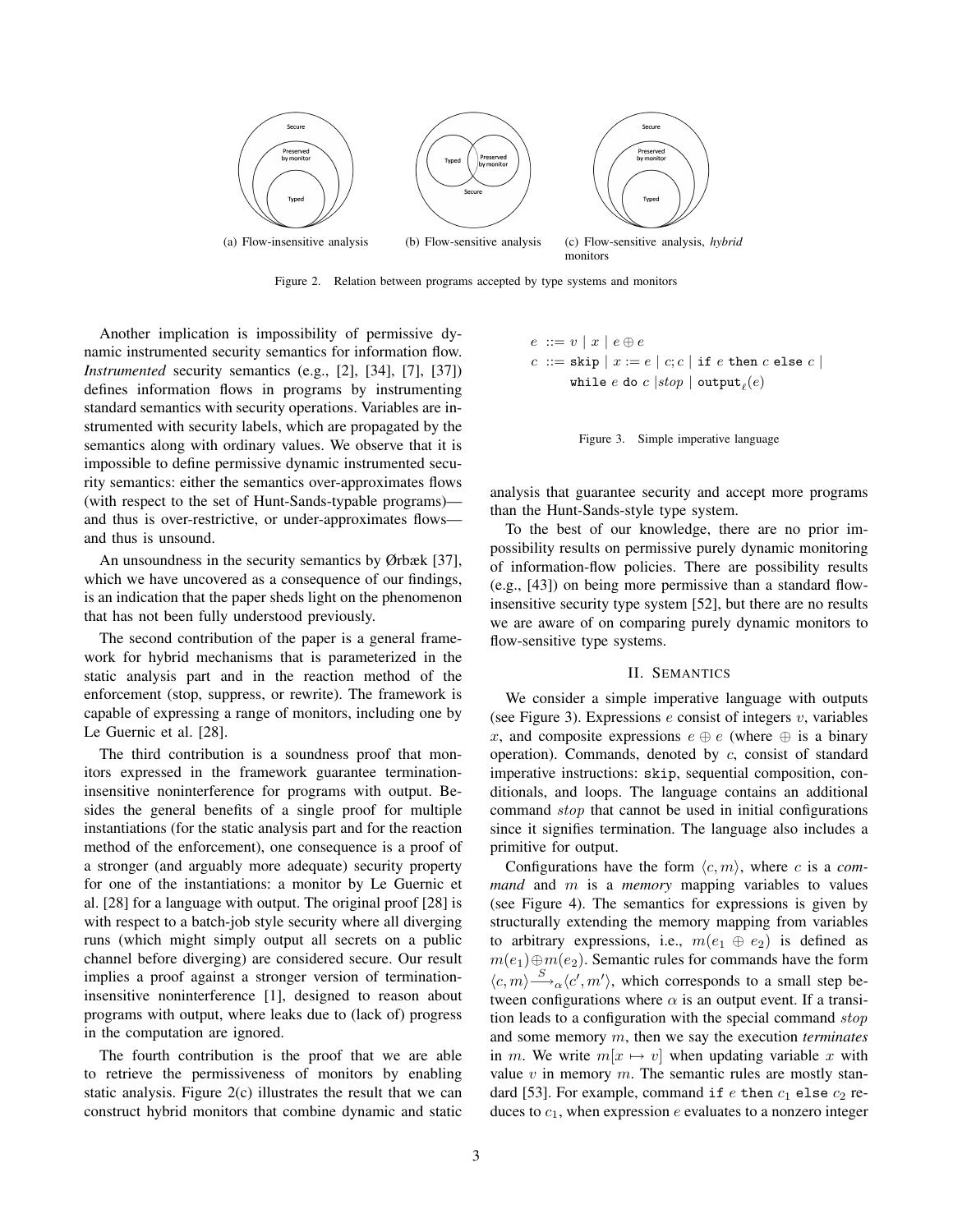$$
\langle \text{skip}, m \rangle \xrightarrow{S} \langle \text{stop}, m \rangle \qquad \frac{m(e) = v}{\langle x := e, m \rangle \xrightarrow{S} \langle \text{stop}, m[x \rightarrow v] \rangle}
$$
\n
$$
\frac{\langle c_1, m \rangle \xrightarrow{S} \alpha \langle \text{stop}, m' \rangle}{\langle c_1; c_2, m \rangle \xrightarrow{S} \alpha \langle c_2, m' \rangle}
$$
\n
$$
\frac{\langle c_1, m \rangle \xrightarrow{S} \alpha \langle c'_1, m' \rangle \qquad c'_1 \neq \text{stop}}{\langle c_1; c_2, m \rangle \xrightarrow{S} \alpha \langle c'_1; c_2, m' \rangle}
$$
\n
$$
\frac{m(e) \neq 0}{\langle \text{if } e \text{ then } c_1 \text{ else } c_2, m \rangle \xrightarrow{S} \langle c_1, m \rangle}
$$
\n
$$
\frac{m(e) = 0}{\langle \text{if } e \text{ then } c_1 \text{ else } c_2, m \rangle \xrightarrow{S} \langle c_2, m \rangle}
$$
\n
$$
\frac{m(e) \neq 0}{\langle \text{while } e \text{ do } c, m \rangle \xrightarrow{S} \langle c; \text{while } e \text{ do } c, m \rangle}
$$
\n
$$
\frac{m(e) = 0}{\langle \text{while } e \text{ do } c, m \rangle \xrightarrow{S} \langle \text{stop}, m \rangle}
$$
\n
$$
\frac{m(e) = v}{\langle \text{output}_{\ell}(e), m \rangle \xrightarrow{S} \langle \text{stop}, \gamma \rangle} \langle \text{stop}, m \rangle}
$$

Figure 4. Command semantics

under memory  $m$  ( $\langle$ if  $e$  then  $c_1$  else  $c_2, m\rangle {\stackrel{S}{\longrightarrow}} \langle c_1, m\rangle$ when  $m(e) \neq 0$ ). The rule for outputs deserves some explanation. An output produces a labeled transition to reflect its observational effect. Thus, the rule for command  $\mathtt{output}_\ell(e)$ for outputting the value of expression  $e$  on channel with security level  $\ell$  (for simplicity, we have one channel per security level) triggers the output event  $o_{\ell}(v)$ , where v is the value of  $e$  in the current memory.

#### III. FLOW-SENSITIVE TYPE SYSTEM

Recall from Section I that flow-sensitive type systems have the characteristic of allowing the confidentiality level, i.e., *security type*, of variables to change along the typing of the program. For simplicity, we consider two security levels, low  $L$  and high  $H$ , as elements of a security lattice, where  $L \subseteq H$  and  $H \nsubseteq L$ . The lattice join operator  $\sqcup$  returns the least upper bound over two given levels. We assume that the attacker only observes the public information produced by programs (and ignore covert channels [26]).

We consider an extension of Hunt and Sands' flowsensitive type system [25] that consider outputs (see Figure 5). The type system defines judgments of the form:  $pc \vdash \Gamma \{c\} \Gamma'$  where  $pc$  is a security level, whereas  $\Gamma$  and  $\Gamma'$ are functions from variables to security levels. Assume Var is the set of all variables. Formally,  $pc \in \{L, H\}$ , whereas Γ and Γ' are functions of type  $Var$  → {L, H}. Intuitively,

$$
pc \vdash \Gamma \{\text{skip}\} \Gamma \qquad \frac{\Gamma \vdash e : t}{pc \vdash \Gamma \{x := e\} \Gamma[x \to pc \sqcup t]}
$$
\n
$$
\frac{pc \vdash \Gamma \{c_1\} \Gamma' \qquad pc \vdash \Gamma' \{c_2\} \Gamma''}{pc \vdash \Gamma \{c_1; c_2\} \Gamma''}
$$
\n
$$
\frac{\Gamma \vdash e : t \qquad pc \sqcup t \vdash \Gamma \{c_i\} \Gamma' \qquad i = 1, 2}{pc \vdash \Gamma \{\text{if } e \text{ then } c_1 \text{ else } c_2\} \Gamma''}
$$
\n
$$
\frac{\Gamma \vdash e : t \qquad pc \sqcup t \vdash \Gamma \{c\} \Gamma}{pc \vdash \Gamma \{\text{while } e \text{ do } c\} \Gamma} \qquad \frac{\Gamma \vdash e : t \qquad pc \sqcup t \sqsubseteq \ell}{pc \vdash \Gamma \{\text{output}_{\ell}(e)\} \Gamma}
$$
\n
$$
\frac{pc_1 \vdash \Gamma_1 \{c\} \Gamma_2}{pc_2 \vdash \Gamma'_1 \{c\} \Gamma'_2} \qquad \frac{\Gamma'_1}{pc_2} \qquad \frac{\Gamma}{pc_2} \qquad \frac{\Gamma}{pc}
$$

Figure 5. Flow-sensitive type system

the judgment expresses that the security levels of variables are determined by  $\Gamma$  before executing command c, and  $\Gamma'$ describes the security levels of variables after the execution of c. The security level pc represents a *program counter* level recording the level of the context in order to avoid illegal implicit flows [18].

The type system uses judgments of the form  $\Gamma \vdash e : t$ to determine that the security level of expression  $e$  is  $t$ . This judgment is simply defined as the join of security levels associated with variables that appear in the expression. Formally:  $\Gamma \vdash e : t$ , where  $t = \bigsqcup_{x \in FV(e)} \Gamma(x)$ .

The rule for assignments captures the essence of flowsensitive security types. An assignment always type checks, but the security level of the variable changes to the join of the pc and the security level of the expression. Recall that programs may operate on two output channels: secret and public. Only the latter is visible by the attacker. Hence, the rule for outputs demands that the security level of the channel must be an upper bound of the confidentiality level of the expression to output and the given  $pc$ . In this manner, malicious programs as output $_L$ (secret) and the implicit flow if  $secret$  then  $\mathtt{output}_{L}(42)$  else skip are rejected.

In terms of expressiveness, Hunt and Sands show that for any typable program in a flow-sensitive type system (like the one in Section III), there exists an equivalent program which is typable in a simple flow-insensitive type system [52]. They present an automatic code transformation from a typable program in the flow-sensitive type system to an equivalent typable program in the flow-insensitive type system (which they argue might be useful in a proofcarrying-code scenario to enable the code producer to use a more permissive system and code consumer to use a simpler one for checking). Clearly, the transformation needs the code to be transformed at compile time. Consequently, it seems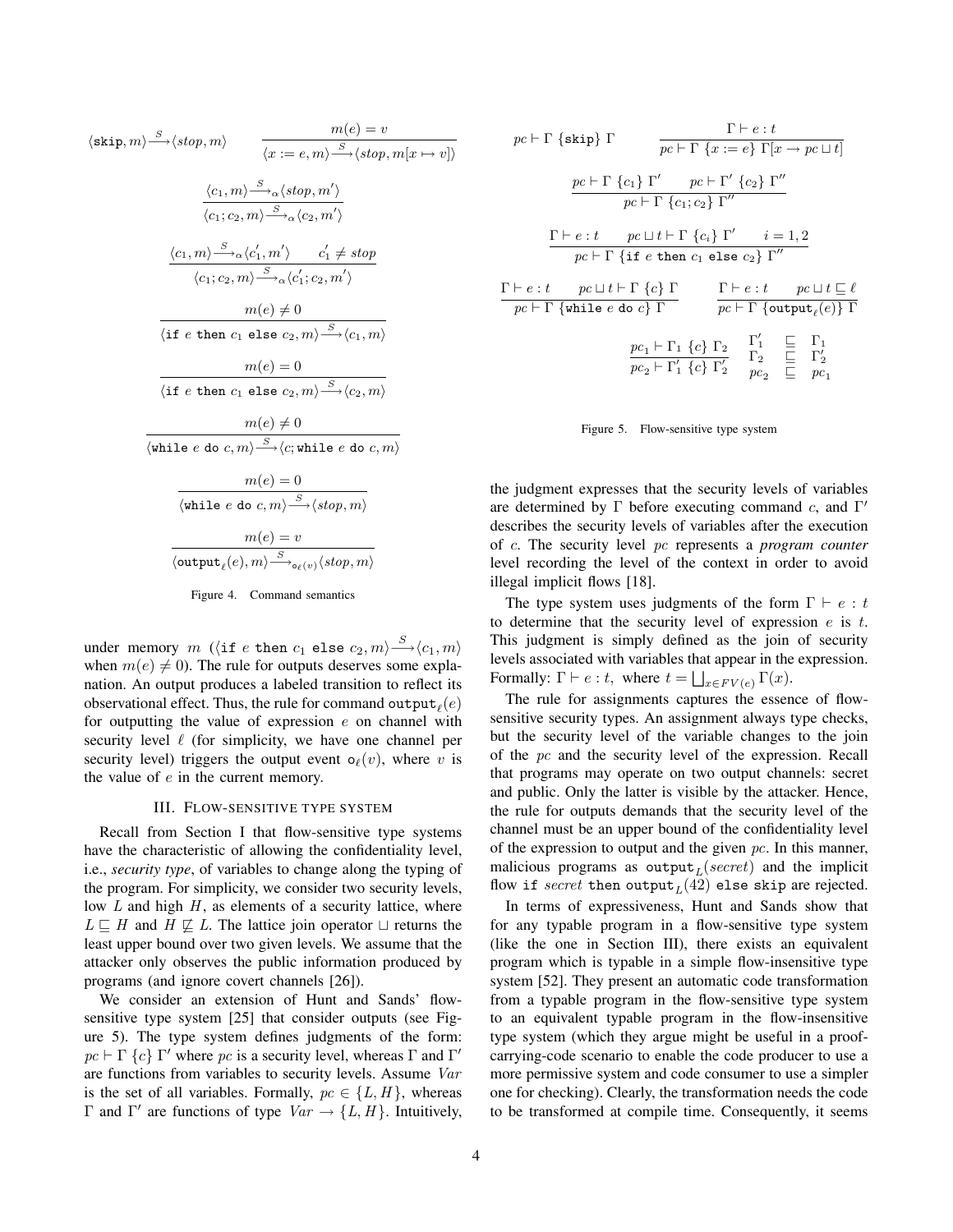difficult to extend their results regarding noninterference to scenarios where dynamic code evaluation is involved, e.g., in web applications. On the other hand, monitoring execution of programs turns out to be appropriate to deal with such a feature [4].

#### IV. DYNAMIC FLOW-SENSITIVE MONITORING

This section formally characterizes what it means for monitors to be purely dynamic, sound, and permissive.

We describe monitored configurations and monitored execution. *Monitored configurations* have the form  $\langle\langle c, m \rangle \rangle_{\mu}$  cfgm $\rangle$ , where  $\langle c, m \rangle$  is a program configuration and  $cfgm$  is a *monitor configuration* of monitor  $\mu$ . The impossibility results in this section hold independently of how monitor configurations are defined. Hence, there is no need to instantiate  $\mu$  until Section VI. We denote a single monitored step as  $\longrightarrow$ . When the step produces an output, we write  $\longrightarrow_{\alpha}$  instead, where  $\alpha$  has the form  $o_{\ell}(v)$  for some security level  $\ell$  and value v. We denote a (possible empty) sequence of monitored steps as  $\longrightarrow_{\vec{\alpha}}^*$ , where  $\vec{\alpha}$  is the list of outputs produced during the execution. When the outputs are not important, we just write  $\longrightarrow^*$ . We use a similar convention for unmonitored executions underlined by  $\stackrel{S}{\longrightarrow}_\alpha$ transitions. Monitors might have different countermeasures when an unsafe instruction is executed. Nevertheless, it is possible to model them using monitored executions. Stopping the execution when reaching an unsafe instruction corresponds to monitored configurations that are unable to make progress. In other scenarios, monitors may suppress outputs or print default values as countermeasures when confidentiality is compromised. We model these cases by monitored configurations that either produce unlabeled transitions or trigger events as  $o<sub>L</sub>(d)$  for a given default value d.

Intuitively, for a monitor to be *purely dynamic*, it needs to satisfy two properties related to how it determines if an instruction is safe to execute. The first property requires that the monitor should not decide if an instruction is secure based on the instructions that are "ahead" of the running command. Formally, we have:

**Property 1** (Not look ahead). *If*  $\langle \langle c, m \rangle |_{\mu} c f g m \rangle$  $\longrightarrow_{\vec{\alpha}}^*\langle \langle stop, m' \rangle \mid_{\mu} cfgm'$ i*, then it holds that*  $\langle \langle c; c', m \rangle \mid_{\mu} cfgm \rangle \longrightarrow_{\vec{\alpha}} {\langle \langle c', m' \rangle \mid_{\mu} cfgm' \rangle}$ *for any command c'. If*  $\langle \langle c, c \rangle \rangle$  $\langle m \rangle \mid_{\mu} cfgm \rangle$  $\longrightarrow_{\vec{\alpha}}^* \langle \langle stop, m' \rangle \mid_{\mu} cfgm' \rangle$ , then  $\exists cfgm'', m'', \vec{\alpha_1}, \vec{\alpha_2}$  $\textit{such that } \langle \langle c,m\rangle \mid_{\mu} c\textit{fgm} \rangle \longrightarrow_{\alpha_1^*}^* \langle \langle \textit{stop}, m'' \rangle \mid_{\mu} c\textit{fg''} \rangle$  $and \quad \langle \langle c', m'' \rangle \mid_{\mu} cfgm'' \rangle \longrightarrow_{\alpha_2^*}^* \quad \langle \langle stop, m' \rangle \mid_{\mu} \Gamma', s' \rangle,$ *where*  $\vec{\alpha} = \vec{\alpha_1} + \vec{\alpha_2}$ .

On the one hand, the property establishes that command  $c'$ , which is ahead of c in their sequential composition  $c$ ;  $c'$ , does not affect the decisions carried out by the monitor regarding c. On the other hand, the property also demands that a monitor cannot skip or rewrite instructions ahead

of time. For instance, if the monitored execution of  $c$ ;  $c'$ finishes, it is the case that the monitor at some point has analyzed command  $c'$ . Moreover, the concatenation of events generated by running c and  $c'$  ( $\vec{\alpha_1}$  +  $\vec{\alpha_2}$ ) is the same as the events generated by running  $c; c'$ .

The other property refers to branching instructions. It demands that the monitor does not inspect the instructions in the branches that are not taken. The property expresses that the state reached by the monitor is the same no matter what command occurs in the branch that is not taken. In this manner, the state of the monitor is only influenced by the guard and the instructions of the taken branch. Formally, we have:

**Property 2** (Not look aside). If  $m(e) \neq 0$ *and*  $\langle\langle \text{if } e \text{ then } c_1 \text{ else } c_2, m \rangle |_{\mu} cfgm \rangle \overrightarrow{\alpha}^*$  $\langle \langle c', m' \rangle \mid_{\mu} c f g m'$ i*, then it holds that*  $\langle\langle \texttt{if } e \texttt{ then } c_1 \texttt{ else } c'_2,m\rangle \mid_{\mu} \textit{cfgm} \rangle {\longrightarrow_{\vec{\alpha}}^*} \langle\langle c',m' \rangle$  $|_u$  $cfgm'$  *for any command*  $c'_2$ . If  $m(e)$  = 0 *and*  $\langle\langle \texttt{if } e \texttt{ then } c_1 \texttt{ else } c_2, m \rangle \mid_{\mu} c\textit{fgm} \rangle \longrightarrow_{\vec{\alpha}}^* \langle\langle c', m' \rangle \mid_{\mu}$  $\langle fgm' \rangle$ , then it holds  $\langle \langle \text{if } e \text{ then } c'_1 \text{ else } c_2, m \rangle \mid \mu \text{ } cfgm' \rangle$  $\longrightarrow_{\vec{\alpha}}^*$   $\langle\langle c',m'\rangle |_{\mu}$  *cfgm' for any command*  $c'_1$ *. If*  $m(e)$  = 0 *and*  $\langle\langle \texttt{while} \; e \; \texttt{do} \; c, m \rangle \;|_\mu \; cfgm\rangle \longrightarrow_{\vec{\alpha}}^*$  $\langle\langle c',m'\rangle\ \left|\begin{matrix}\mu&c\textit{fgm}'\end{matrix}\right\rangle$ , then  $\langle\langle$  while  $e$  do  $c',m\rangle\ \left|\begin{matrix}\mu&c\textit{fgm}\end{matrix}\right\rangle$  $\longrightarrow_{\vec{a}}^* \langle \langle c', m' \rangle \mid_{\mu} \text{ cfgm'} \rangle$  for any command c'.

Having defined purely dynamic monitors, we turn our focus to soundness. We specify that a monitor is sound if it satisfies a termination-insensitive security condition. We assume the attacker can only observe public outputs and the public part of initial memories. With this in mind, we define  $L(\vec{\alpha})$  as the projection of public outputs in the list of events  $\vec{\alpha}$ . Given a typing environment  $\Gamma$  and two memories  $m_1$  and  $m_2$ , we define that two memories are low-equivalent if they agree on the values of public variables (written as  $m_1 = \nightharpoonup m_2$ ). Observe that  $\Gamma$  determines which variables are considered as public. Soundness is described by the following condition: given two low-equivalent initial memories, and the two sequences of outputs generated by monitored executions that originate in these memories, either the sequences are the same or one of them is a prefix of the other, in which case the execution that generates the shorter sequence does not produce any further public output. This corresponds to termination-insensitive, or *progressinsensitive*, noninterference [1], because leaks due to (lack of) progress at each step are ignored. Formally, we have:

Property 3 (Soundness). *Given a monitor* µ*, memories* m<sup>1</sup> *and* m2*, and a typing environments*  $\Gamma$  *such that*  $m_1 = \Gamma$   $m_2$ ,  $\langle \langle c, m_1 \rangle | \mu \ c f g m \rangle \longrightarrow \tilde{\alpha_1}^*$  $\langle \langle c', m'_1 \rangle \mid_{\mu} c f g m'_1 \rangle$ , then  $\exists c'', m'_2, c f g m'_2$  such that  $\langle \langle c, m_2 \rangle |_{\mu}$  cfgm $\rangle \longrightarrow_{\sigma_2^*} {\langle \langle c'', m'_2 \rangle |_{\mu}}$  cfgm'<sub>2</sub> i *where*  $|L(\vec{\alpha_2})| \leq |L(\vec{\alpha_1})|$ *, and - If*  $|L(\vec{\alpha_2})| = |L(\vec{\alpha_1})|$ *, then*  $L(\vec{\alpha_1})$  $= L(\vec{\alpha_2}) - If$   $|L(\vec{\alpha_2})| < |L(\vec{\alpha_1})|$ *, then prefix*  $(L(\vec{\alpha_2}), L(\vec{\alpha_1}))$ holds and  $\langle \langle c^{\prime\prime}, m_2^{\prime}\rangle \mid_{\mu} c f g m_2^{\prime}\rangle \Rightarrow_H$ .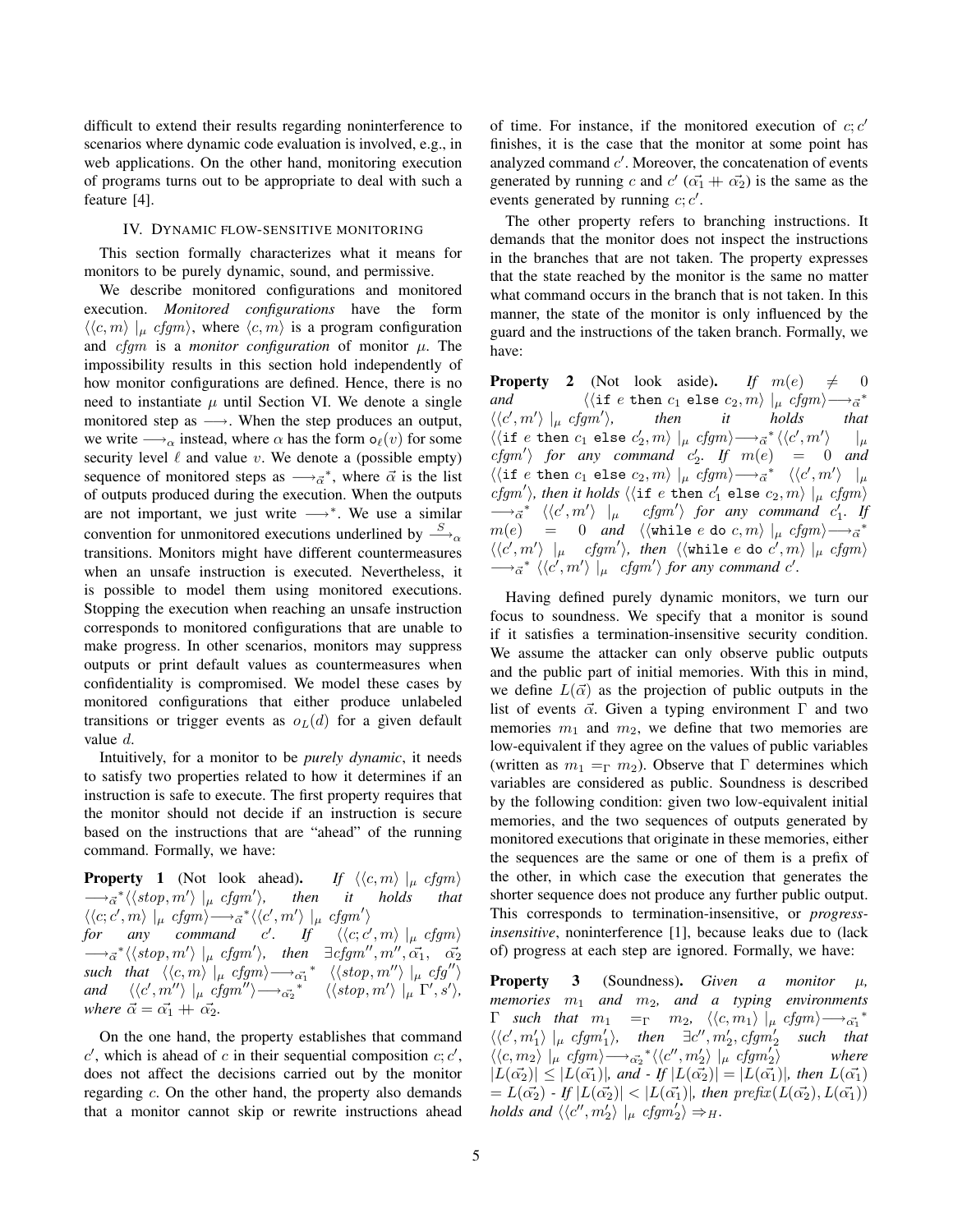The number of events in  $\vec{\alpha}$  is denoted by  $|\vec{\alpha}|$ . We also define predicate  $prefix(\vec{x}, \vec{y})$  to hold when list  $\vec{x}$  is a prefix of list  $\vec{y}$ .  $\langle \langle c, m \rangle |_{\mu} cfgm \rangle \Rightarrow_H$  denotes a monitored execution that does not produce any public output.

The definition above is insensitive only to attacks whose impact is limited: the attacker cannot learn the secret in polynomial time in the size of the secret; and, for uniformly distributed secrets, the advantage the attacker gains when guessing the secret after observing a polynomial amount of output is negligible in the size of the secret [1]. Another reason to choose a termination-insensitive security condition comes from the fact that termination is difficult to track in practice. Program errors make the problem even worse. Even in languages like Agda [36], where it is impossible to write nonterminating programs, it is possible to write programs that terminate abnormally: for example, with a stack overflow.

It is not difficult to imagine monitors that fulfill Properties 1, 2 and 3, i.e., that are purely dynamic and sound. An example is just a monitor that stops every execution as soon as it starts running. Clearly, we are not interested on this kind of monitors. It is often argued (e.g, [28], [45]) that one of the main advantages of monitors over static analysis is permissiveness. For example, assuming that  $l$ and h are respectively public and secret variables, program if  $l$  then  $\mathtt{output}_L(h)$  else  $\mathtt{output}_L(1)$  is rejected by the Hunt-Sands-style type system due to the presence of command output $_L(h)$ . However, a typical monitor (like ones described in Section VI) accepts the execution of the program when l evaluates to false. Thus, we only consider monitors that are at least as permissive as Hunt-Sandsstyle type system that involves outputs (see Section III). The following property establishes when a monitor is more permissive than the flow-sensitive type system in Section III.

Property 4 (Permissiveness). *Given that*  $pc$  **F**  $\{c\}$  **F'**, and  $\langle c, m \rangle \stackrel{S}{\longrightarrow}_{\vec{\alpha}} \langle c', m' \rangle$ i *then*  $\exists {Strip}, {\it cfgm}', {\it c''}. \langle \langle c,m\rangle\mid_{\mu} {\it cfgm}_0 \rangle {\longrightarrow} \vec{\alpha}^* \quad \ \ \langle \langle c'',m' \rangle \rangle$  $|_\mu$  $cfgm'$ ), where  $cfgm_0$  is the initial state for the monitor and  $Strip(c'') = c'$  and  $Strip(stop) = stop$ .

The property essentially demands that if a program typechecks ( $pc \vdash \Gamma \{c\} \Gamma'$ ), then the monitor does not modify its behavior. In fact, the program will run mostly as if the monitor is not present. More specifically, if a typable program  $c$ runs until some command  $c'$  ( $\langle c, m \rangle \stackrel{S}{\longrightarrow}_{\vec{\alpha}}^* \langle c', m' \rangle$ ), then the respective monitored execution runs until some command  $c''$  that represents  $c'$  modulo auxiliary commands that might be used by the monitor  $(Strip(c'') = c')$ . Some monitors (e.g., [43], [4], [39], [41]) rely on auxiliary commands to help the information-flow analysis, for example, to detect join points. We assume that no auxiliary commands are necessary for terminated programs  $(Strip(stop) = stop)$ . Observe that the unmonitored and monitored executions produce the same outputs.

Not many purely dynamic information-security monitors have been formalized, but from those few that have been presented, we conjecture that Properties 1–4 hold for the ones in [4], [39], [43], which corresponds to the flowinsensitive case. For flow-sensitive monitoring [5], [6], we believe Properties 1–3 hold, but, as we discuss in Section VIII, Property 4 does not hold because it is not allowed to first relabel a public variable in high context and then branch on it. This is consistent with our result that having all of Properties 1–4 is impossible in a flow-sensitive setting.

We are now in a condition to present the impossibility result: it is not possible to construct purely dynamic monitors, which are at least as permissive as as the Hunt-Sands-style type system, without sacrificing soundness.

**Theorem 1** (Impossibility). A monitor  $\mu$  cannot fulfill *Properties 1–4 at the same time. Formally, it holds*  $\neg$  *( Property 1* ∧ *Property 2* ∧ *Property 3* ∧ *Property 4).*

This result has several implications. First of all, it formalizes some informal arguments presented in [49], [10]. Secondly and more importantly, it sets a formal limit on how dynamic a monitor can be: if flow sensitivity is a desired feature in a monitor, then it should either include some static analysis or be more conservative than a type system. For instance, the monitors presented in [20], [50], [4], [43] cannot be adapted to be dynamic and more permissive than flow-sensitive type systems.

We sketch the proof (the details are found in the full version of the paper [40]). Assuming a purely dynamic and permissive monitor we show that the insecure

example in Figure 6 (a variation of an example from Section I) can produce different

```
c: if h = 1 then b := 1 else skip;
if b \neq 1 then l := 1 else skip;
\mathsf{output}_L(l)
```
Figure 6. Insecure example

public outputs under monitored executions of a monitor (which gives us a contradiction with soundness). Assume variables  $b$  and  $l$  are initially set to 0. The security type of variable  $h$  is initially set to  $H$ , while the confidentiality levels of variables l and b are set to L. A purely dynamic and permissive monitor  $\mu$  (i.e., a monitor that fulfill Properties 1, 2, and 4) will run this program until completion. To prove that, we need to consider two related but not identical programs. Assuming that  $h = 1, b = 0, l = 0$ , the program  $c_1$  in Figure 7 and the typing environment  $\Gamma = \{h \mapsto H, b \mapsto L, l \mapsto L\}$ , we have that  $c_1$  type checks  $(L \vdash \Gamma \{c_1\} \Gamma'_1$  for a given  $\Gamma'_1$ ) and terminates producing the public output 0. Property 4 then guarantees that the monitor accepts this execution of  $c_1$ . If the monitor accepts this execution, it also accepts the execution of  $c$  under the same initial memory. After all,  $c_1$  and c only differ in the untaken branch  $(l := 1)$ . Recall that Property 2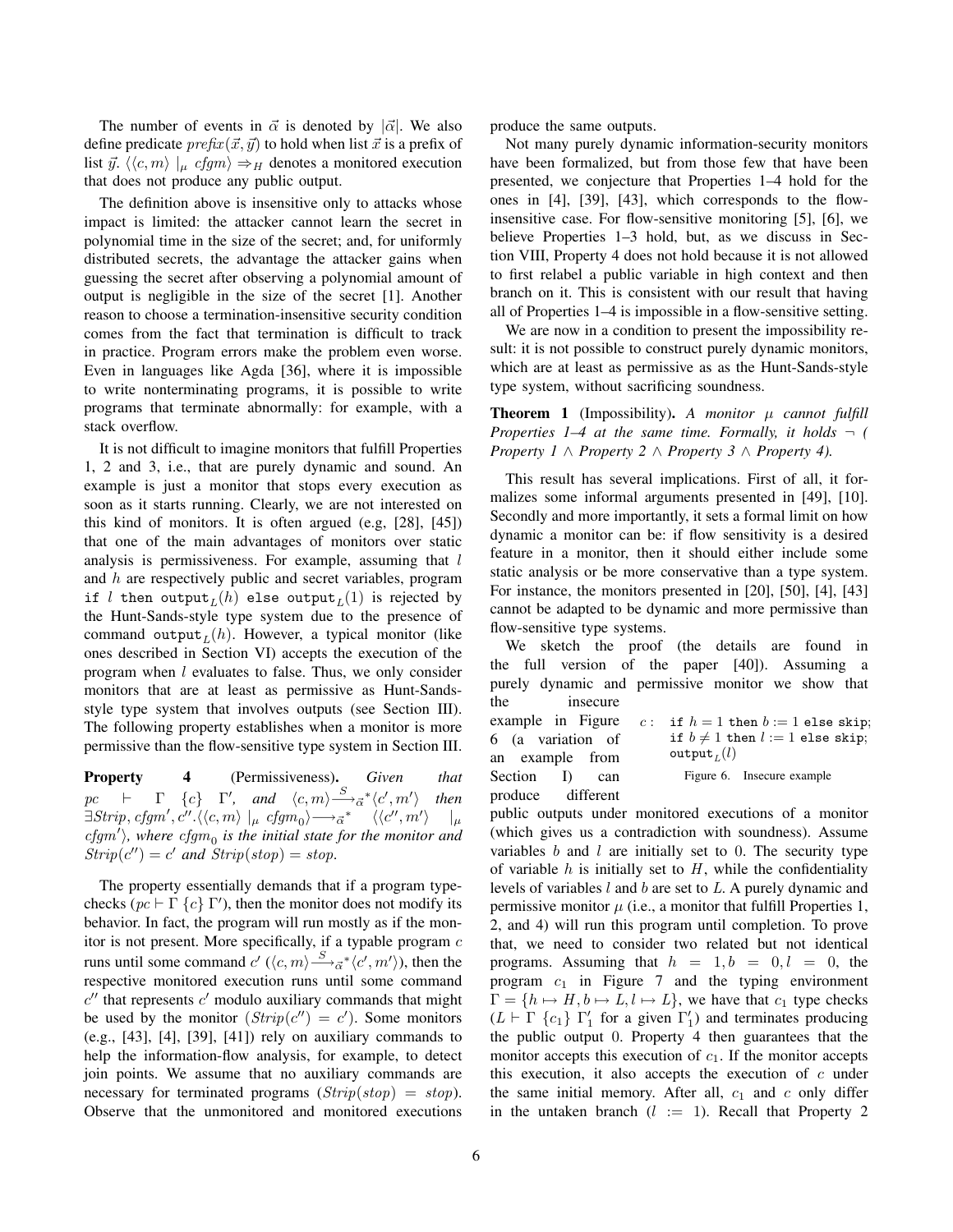$c_1:$  if  $h = 1$  then  $b := 1$  else skip; if  $b \neq 1$  then skip else skip;  $\mathsf{output}_L(l)$  $c_2$ : if  $h = 1$  then skip else skip;

if 
$$
b \neq 1
$$
 then  $l := 1$  else skip;  
output<sub>L</sub>(*l*)

Figure 7. Programs generally accepted by flow-sensitive type systems

indicates that the monitor behavior does not change due to commands appearing in untaken branches. Similarly, if  $h = 0, b = 0, l = 0$ , we have that the program  $c_2$  in Figure 7 type checks ( $pc \vdash \Gamma$  { $c_2$ }  $\Gamma'_2$  for a given  $\Gamma'_2$ ), terminates, produces the public output 1, and the execution is accepted by the monitor. If the monitor accepts this execution of  $c_2$ , it also accepts the execution of  $c$  under the same initial memory. After all,  $c_2$  and  $c$  only differ in the untaken branch ( $b := 1$ ). Consequently, we proved that c has two executions accepted by the monitor but where different public outputs are produced. The monitor is unsound, hence the contradiction.

For showing this impossibility result, we choose a simple imperative language: the more minimal the calculus the better. Extensions to languages with arbitrary power make no difference: it is still impossible to enforce informationflow security with a permissive purely dynamic monitor. The proof is then based on the same counterexample.

## V. ON INSTRUMENTED SECURITY SEMANTICS

As foreshadowed in Section I, a side implication of our work is impossibility of permissive instrumented security semantics for information flow. Recall that instrumented security semantics (e.g., [2], [34], [7], [37]) defines information flows in programs by instrumenting standard semantics with security operations. Variables are instrumented with security labels, which are propagated by the semantics along with ordinary values. Typically, the label of the left-hand side of an assignment is computed by joining the labels of the variables on the right-hand side with the label of the context. Instrumented security semantics is similar to monitoring, but its intention is different: in contrast to monitoring, they are supposed to specify security, not enforce it. This is as opposed to *extensional* security semantics [32], which defines security in terms of relations between inputs and outputs, as done in this paper.

We observe that it is impossible to define permissive dynamic instrumented security semantics, which corresponds to Properties 1 and 2. Consequently, either the semantics over-approximates flows (with respect to the set of Hunt-Sands-typable programs)—and thus is over-restrictive, or under-approximates flows—and thus is unsound. In the former case, the semantics records more flows than actually happen (which leads to rejecting intuitively secure programs), while in the latter case the semantics misses some actual flows (which leads to accepting intuitively insecure

 $corrupted := \text{distrust}(e); \text{ trusted} := \text{trust}(1);$ while *corrupted* do  $temp := 1$ ; *corrupted* := 0; while  $temp \neq 1$  do  $trusted := 0; temp := 1$ 

Figure 8. Attack for [37]

programs). There is evidence of both cases in the literature. For example, the instrumented semantics with flow sensitivity can be found in work by Andrews and Reitman [2], Mizuno and Oldehoeft [34], and Banâtre and Bryce [7]. All of these semantics are approximate: security constraints of executing one a of a conditional are computed based on both the branch that is taken and the branch that is not taken (cf. Property 2 of not looking aside). For example, the intuitively secure program if  $h = h$  then  $l := 1$  else  $l := 0$  is considered to have flow from  $h$  to  $l$ , and is rejected by Andrews and Reitman's semantics [2] when h is high and l is low (similar examples can be constructed for the other work [34], [7] mentioned above).

It turns out that the security semantics by Ørbæk [37] suffers from unsoundness. This semantics is dynamic, which corresponds to Properties 1 and 2. The example in Figure 8 is accepted by the semantics, but it is intuitively insecure. This example is based on the one in Figure 1. The underlying language [37] does not include conditionals, but it has loops. The instrumented semantics considers integrity rather than confidentiality. Hence, the slightly more involved example. Variable corrupted is assigned an expression e, labeled by *distrust* to indicate that it comes from the attacker. Variable trusted, on the other hand, receives a trusted values, labeled by *trust*, and should not be affected by the attacker. Although variable trusted is still trusted at the end of execution according to the instrumented semantics, in fact variable corrupted overrides it with corrupted data.

#### VI. HYBRID FLOW-SENSITIVE MONITORING

This section presents a framework to describe sound flowsensitive monitors by combining static (type system) and dynamic (monitoring) techniques.

A *monitor configuration* has the form  $\langle \Gamma, \Gamma_s \rangle$  for given a typing environment  $\Gamma$  and a stack of typing environments Γ<sub>s</sub>. For the moment, we ignore the purpose of Γ<sub>s</sub> in the configuration (to be explained below). As before, typing environment  $\Gamma$  associates every variable in the program with a security level. Since our approach is flow-sensitive, Γ might change during the execution of programs and we consider it as part of the monitor's state. The monitor performs transitions of the form  $\langle \Gamma, \Gamma_s \rangle \stackrel{\alpha}{\longrightarrow} \langle \Gamma', \Gamma'_s \rangle$  where  $\alpha$  ranges over the *internal* events triggered by commands (as illustrated in Figure 9 and explained below), and ordinary event  $\gamma$  can be an output  $(o_\ell(e))$  or an empty event  $(\epsilon)$ . Internal events regulate communication between the program and the monitor. Intuitively, every time that a command triggers an internal event  $\alpha$ , the monitor allows the execution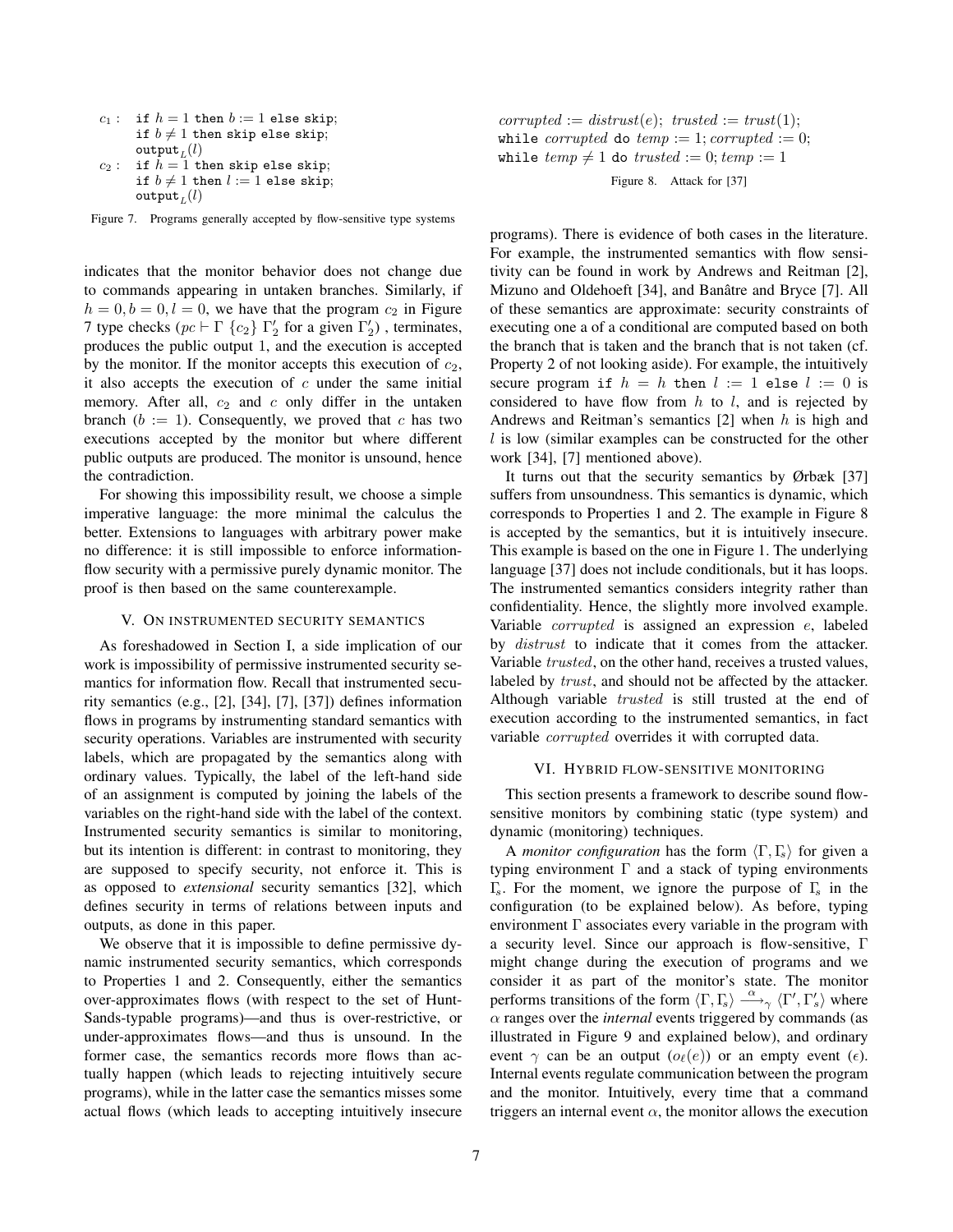$$
\langle \text{skip}, m \rangle \stackrel{s}{\longrightarrow} \langle \text{stop}, m \rangle
$$
\n
$$
\frac{m(e) = v}{\langle x := e, m \rangle \stackrel{a(x,e)}{\longrightarrow} \langle \text{stop}, m[x \mapsto v] \rangle}
$$
\n
$$
\frac{\langle c_1, m \rangle \stackrel{\alpha}{\longrightarrow} \langle \text{stop}, m' \rangle}{\langle c_1, c_2, m \rangle \stackrel{\alpha}{\longrightarrow} \langle c_1', m' \rangle} \frac{\langle c_1, m \rangle \stackrel{\alpha}{\longrightarrow} \langle c_1', m' \rangle}{\langle c_1, c_2, m \rangle \stackrel{\alpha}{\longrightarrow} \langle c_1', c_2, m' \rangle}
$$
\n
$$
\frac{m(e) \neq 0}{\langle \text{if } e \text{ then } c_1 \text{ else } c_2, m \rangle \stackrel{b(e,c_2)}{\longrightarrow} \langle c_1; end, m \rangle}
$$
\n
$$
m(e) = 0
$$
\n
$$
\langle \text{if } e \text{ then } c_1 \text{ else } c_2, m \rangle \stackrel{b(e,c_1)}{\longrightarrow} \langle c_2; end, m \rangle}
$$
\n
$$
\langle end, m \rangle \stackrel{f}{\longrightarrow} \langle \text{stop}, m \rangle
$$
\n
$$
m(e) \neq 0
$$
\n
$$
\langle \text{while } e \text{ do } c, m \rangle \stackrel{b(e, \text{skip})}{\longrightarrow} \langle c; end; \text{while } e \text{ do } c, m \rangle
$$
\n
$$
\frac{m(e) = 0}{\langle \text{while } e \text{ do } c, m \rangle \stackrel{b(e,c)}{\longrightarrow} \langle end, m \rangle}
$$
\n
$$
m(e) = v
$$
\n
$$
\langle \text{output}_\ell(e), m \rangle \stackrel{\alpha}{\longrightarrow} \langle \text{stop}, m \rangle
$$
\nFigure 9. Semantics with internal events

$$
\langle \Gamma, \Gamma_s \rangle \stackrel{s}{\longrightarrow} \langle \Gamma, \Gamma_s \rangle
$$

$$
\langle \Gamma, \Gamma_s \rangle \stackrel{a(x,e)}{\longrightarrow} \langle \Gamma[x \mapsto lev(e, \Gamma) \sqcup lev(\Gamma_s)], \Gamma_s \rangle
$$

(B-LOW)  $lev(e, \Gamma) = L$  $\langle \Gamma, \epsilon \rangle \frac{b(e,c)}{\longrightarrow} \langle \Gamma, \epsilon \rangle$ (B-HIGH)  $lev(e, \Gamma) = H \vee \Gamma_s \neq \epsilon$  $\langle \Gamma, \Gamma_s \rangle \stackrel{b(e,c)}{\longrightarrow} \langle \Gamma, update_H(c) : \Gamma_s \rangle$ (J-HIGH)  $\langle \Gamma, \Gamma' : \Gamma_s \rangle \stackrel{f}{\longrightarrow} \langle \Gamma \sqcup \Gamma', \Gamma_s \rangle$  $(J-LOW)$  $\langle \Gamma, \epsilon \rangle \frac{f}{\longrightarrow} \langle \Gamma, \epsilon \rangle$ 

Figure 10. Flow-sensitive monitor

to safely proceed if it is also able to perform the labeled transition  $\alpha$ . The rule in Figure 12 formalizes this intuition: every event  $\alpha$  is synchronized with the monitor and event  $\gamma$  is the response to such event. In the presence of unsafe instructions, the monitor might decide to stop or alter the execution of programs. In the latter case, event  $\gamma$  might differ from  $\alpha$  when producing outputs. Events  $\alpha$  and  $\gamma$  can be considered as the interface to the monitor.

Figure 9 presents a small-step semantics that generates internal events for a simple imperative language. The language and the semantics are standard except for the presence of command end, which signifies the end of a structure block (explained below). This additional command can be generated during runtime but it is not used in initial configurations.

(O-DEFAULT)  
\n
$$
lev(e, \Gamma) \sqsubseteq \ell \Rightarrow v' = v
$$
  $lev(e, \Gamma) \not\sqsubseteq \ell \Rightarrow v' = D$   
\n $\langle \Gamma, \epsilon \rangle \xrightarrow{o_{\ell}(e, v)} o_{\ell}(v') \langle \Gamma, \epsilon \rangle$   
\n(O-SUPRESS)  
\n $lev(\Gamma_s) \sqcup lev(e, \Gamma) \sqsubseteq \ell \Rightarrow \gamma = o_{\ell}(v)$   
\n $lev(\Gamma_s) \sqcup lev(e, \Gamma) \not\sqsubseteq \ell \Rightarrow \gamma = \epsilon$   
\n $\langle \Gamma, \Gamma_s \rangle \xrightarrow{o_{\ell}(e, v)} \gamma \langle \Gamma, \Gamma_s \rangle$   
\n(O-DEFAULT/SUPPRESS)  
\n $lev(\Gamma_s) \sqcup lev(e, \Gamma) \sqsubseteq \ell \Rightarrow \gamma = o_{\ell}(v)$ 

 $lev(\Gamma_s) \sqcup lev(e, \Gamma) \sqsubseteq \ell \Rightarrow \gamma = o_{\ell}(v)$  $lev(\Gamma_{\!s}) \sqsubseteq \ell \And lev(e, \Gamma) \not\sqsubseteq \ell \Rightarrow \gamma = o_{\ell}(D)$  $lev(\Gamma_{\!\!s}) \not\sqsubseteq \ell \Rightarrow \gamma = \epsilon$  $\langle \Gamma, \Gamma_{\!s} \rangle \! \stackrel{o_{\ell}(e,v)}{\longrightarrow} \! \gamma \langle \Gamma, \Gamma_{\!s} \rangle$ 



$$
\frac{\langle c,m\rangle \stackrel{\alpha}{\longrightarrow} \langle c',m'\rangle \qquad \langle \Gamma,\Gamma_{\!s}\rangle \stackrel{\alpha}{\longrightarrow} {}_{\gamma}\langle \Gamma',\Gamma'_{s}\rangle}{\langle\langle c,m\rangle\mid_{\mu} \Gamma,\Gamma_{\!s}\rangle \stackrel{\gamma}{\longrightarrow} \langle\langle c',m'\rangle\mid_{\mu} \Gamma',\Gamma'_{s}\rangle}
$$



Events convey information about programs' behavior to the monitor. The monitor then uses this information to determine if an instruction is safe to execute.

The semantics for the monitor is described in Figure 10. We clarify the stack  $\Gamma$ <sub>s</sub> in the monitor's configuration, function  $lev(e, \Gamma)$  and  $update_e(c)$ . The stack of typing environments  $\Gamma$ <sub>s</sub> plays a similar role as the pc in type systems. When the stack is empty ( $\Gamma_s = \epsilon$ ), it indicates that the current instruction is not in a high context (recall from Section I that high context encompasses the branches of conditionals and loops with high guards; otherwise, the context is *low*). Having  $\Gamma_s = \epsilon$  corresponds to having  $pc = L$ . On the other hand, when  $\Gamma_s \neq \epsilon$ , then the current instruction is in a high context (i.e.,  $pc = H$ ). Moreover, the length of  $\Gamma<sub>s</sub>$  indicates the branching depth and every element in the list captures the static analysis of the untaken branches. For example, in the program if secret then (if secret' then  $x :=$ 0 else skip) else skip, the length of  $\Gamma_s$  is 2 when executing  $x := 0$  and its content is the static analysis of commands skip. The branching depth allows the monitor to detect the outermost branching points whose guards involve secrets. This information is used to provide flow sensitivity to variables inside high contexts. Function  $lev(e, \Gamma)$  returns the confidentiality level of expression  $e$  considering the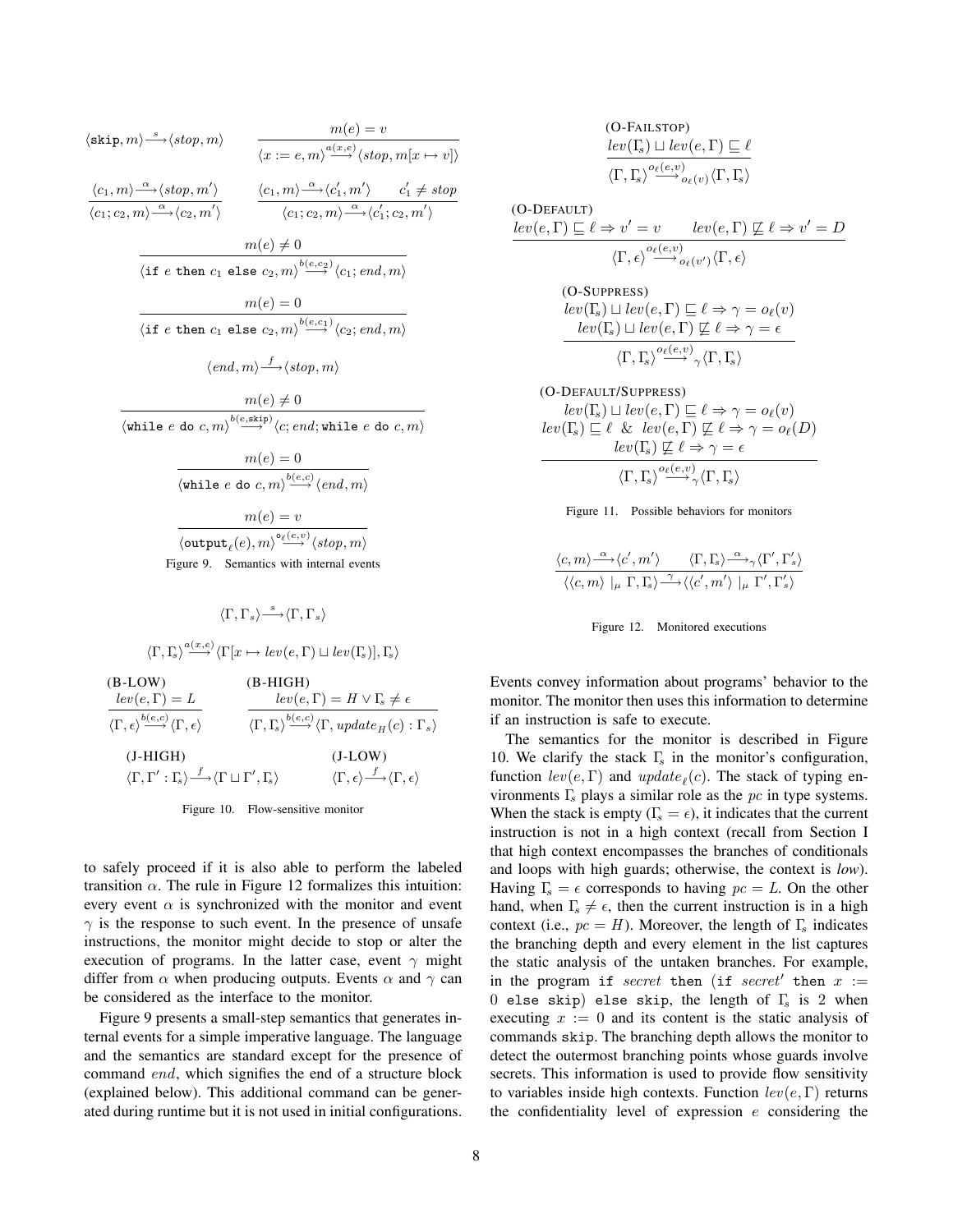typing environment  $\Gamma$ . Function  $update_{\ell}(c)$  returns a typing environment, where every variable that might be updated by command  $c$  is associated with the security level  $\ell$ . Observe that the monitor is parametric in those functions. For our simple imperative language, we consider *lev* and *update* as simple syntactic checks of what variables appear in an expression e and what variables at what levels are assigned in c, respectively. Clearly, in the presence of other language features such as references, these analyses would be more complex.

Event s, originated by skip, is always accepted without changing the monitor configuration. Event  $a(x, e)$ , originated from executing  $x := e$ , sets the security level of x to  $lev(\Gamma_{\!s}) \sqcup lev(e, \Gamma)$ . Function  $lev(\Gamma_{\!s})$  returns H when  $\Gamma_{\!s} \neq \epsilon$ and L otherwise. Event  $b(e, c)$ , originated from conditionals and loops, indicates to the monitor that a branching on expression  $e$  has occurred and that command  $c$  is the untaken branch. For example, command if  $e$  then  $x := 1$  else  $x :=$ 2 triggers event  $b(e, x := 2)$  when e evaluates to true. Knowing the untaken branch helps the monitor to deal with high conditionals and loops (explained below). Rule (B-LOW) is applied when branching in low contexts. Observe that  $\Gamma$ <sub>s</sub> is  $\epsilon$  before and after the monitor's transition. Rule (B-HIGH) is applied when branching on high conditionals or loops  $(lev(e, \Gamma) = H)$  as well as branching inside high contexts ( $\Gamma$ <sub>s</sub>  $\neq$   $\epsilon$ ). In this case, the monitor applies static analysis to the untaken branch. Specifically, the monitor pushes onto the stack the variables that may be updated in the untaken branch ( $update_H (c)$ ). This typing environment is then kept by the monitor until reaching the join point of that branching, where it is popped from the stack by Rule (J-HIGH). This rule uses the information obtained from statically analyzing the untaken branch  $(\Gamma')$  to raise the security level of variables in  $\Gamma$  ( $\Gamma \sqcup \Gamma'$ ). Similarly to type systems, the monitor raises, for both branches, the security level of variables appearing on the left-hand side of assignments. For example, if we consider an initial typing environment  $\Gamma = \{h \mapsto H, l_1 \mapsto L, l_2 \mapsto L\}$  and the program if h then  $l_1 := h$  else  $l_2 := 0$  then, the final typing environment in our monitor results in  $\{h \mapsto H, l_1 \mapsto$  $H, l_2 \mapsto H$ . The monitor is as conservative as type systems regarding the treatment of high conditionals and loops! Nevertheless, it is still more permissive with respect to branching on low data. For instance, if we consider an initial typing environment  $\Gamma = \{h \mapsto H, l_1 \mapsto L, l_2 \mapsto L\}$ , then the program if  $l_1$  then  $l_2 := h$  else  $l_2 := 0$ ; output $_L(l_2)$ is rejected by the type system in Section III since the security level of  $l_2$  is pushed to  $H$  after the conditional. In contrast, our monitor accepts that execution of the program when  $l_1$ evaluates to false. Rule (J-LOW) is applied when reaching join points in low contexts. Observe that there is no change in the monitor's state.

Although the monitoring rules might appear specialized for the low-high security lattice, the monitor naturally scales to lattices with more security levels than two. In a setting of an arbitrary security lattice, low corresponds to the bottom security level. When branching on data at the bottom level, there is no need track possible side effects in the branches. This corresponds to Rule (B-LOW). On the other hand, when branching on data at a level different from the bottom, possible side effects in the branched need to be tracked: the security level of each variable updated in the branches needs to be updated at the joint point with the join of the current level of the variable and the level of the guard.

There are different possible behaviors for monitors when facing unsafe instructions. In our framework, outputs are responsible for potentially revealing information. Consequently, monitors can take the following countermeasures when confidentiality is threatened: stop the execution of the program, print a default value, or suppress the output. Rules in Figure 11 model such possibilities. Rule (O-Failstop) demands that the security level of expression  $e$  is bounded from above by the security level of the output channel join the security context  $\left(\text{lev}(\Gamma_s) \sqcup \text{lev}(e, \Gamma) \sqsubseteq \ell\right)$ . By requiring that  $lev(e, \Gamma) \sqsubseteq \ell$ , *explicit flows* of the form  $\textsf{output}_L(\textit{secret})$ are prevented. *Implicit flows*, on the other hand, are ruled out by demanding that  $lev(\Gamma_s) \subseteq \ell$ . Recall that  $lev(\Gamma_s)$ is H when  $\Gamma_s \neq \epsilon$ , i.e., when executing instruction inside of high contexts. Monitors utilizing this rule do not make any progress when the restriction is not fulfilled (recall Figure 12), which indicates that execution of programs might be blocked due to insecurities. In contrast, the hypotheses in rules (O-Default) and (O-Suppress) are always fulfilled. Rule (O-Suppress) suppresses outputs ( $\gamma = \epsilon$ ) when unsafe outputs are about to be executed. Printing default values inside of high contexts might leak information. To illustrate it, we assume that  $D = 0$  in the monitored execution of program: if  $secret$  then  $\mathtt{output}_L(1)$  else skip. If the guard evaluates to true, the monitor will print the default value instead of number 1. Otherwise, the program produces no outputs at all. By simply observing if an output is produced, it is possible to deduce information about secret. Differently from (O-Failstop) and (O-Suppress), rule (O-Default) can only be applied in low contexts, i.e., when the stack of typing environments is  $\epsilon$ , in order to avoid these kind of attacks. Otherwise, the execution of the program is blocked.

A particularly natural combination of (O-Suppress) and (O-Default) deserves attention. We refer to it as (O-Default/Suppress). Whenever an output on a low channel output $_L(e)$  is attempted, the monitor either suppresses the output (in case it appears in high context, i.e.,  $lev(\Gamma_s) = H$ ), or outputs a default value (in case it appears in low context, i.e.,  $lev(\Gamma_s) = L$ , but the expression is high, i.e.,  $lev(e, \Gamma) =$  $H$ ).

Interestingly, the (O-Default/Suppress) reaction instantiation corresponds to the hybrid enforcement by Le Guernic et al. [28]. The instantiation for the static part of the analysis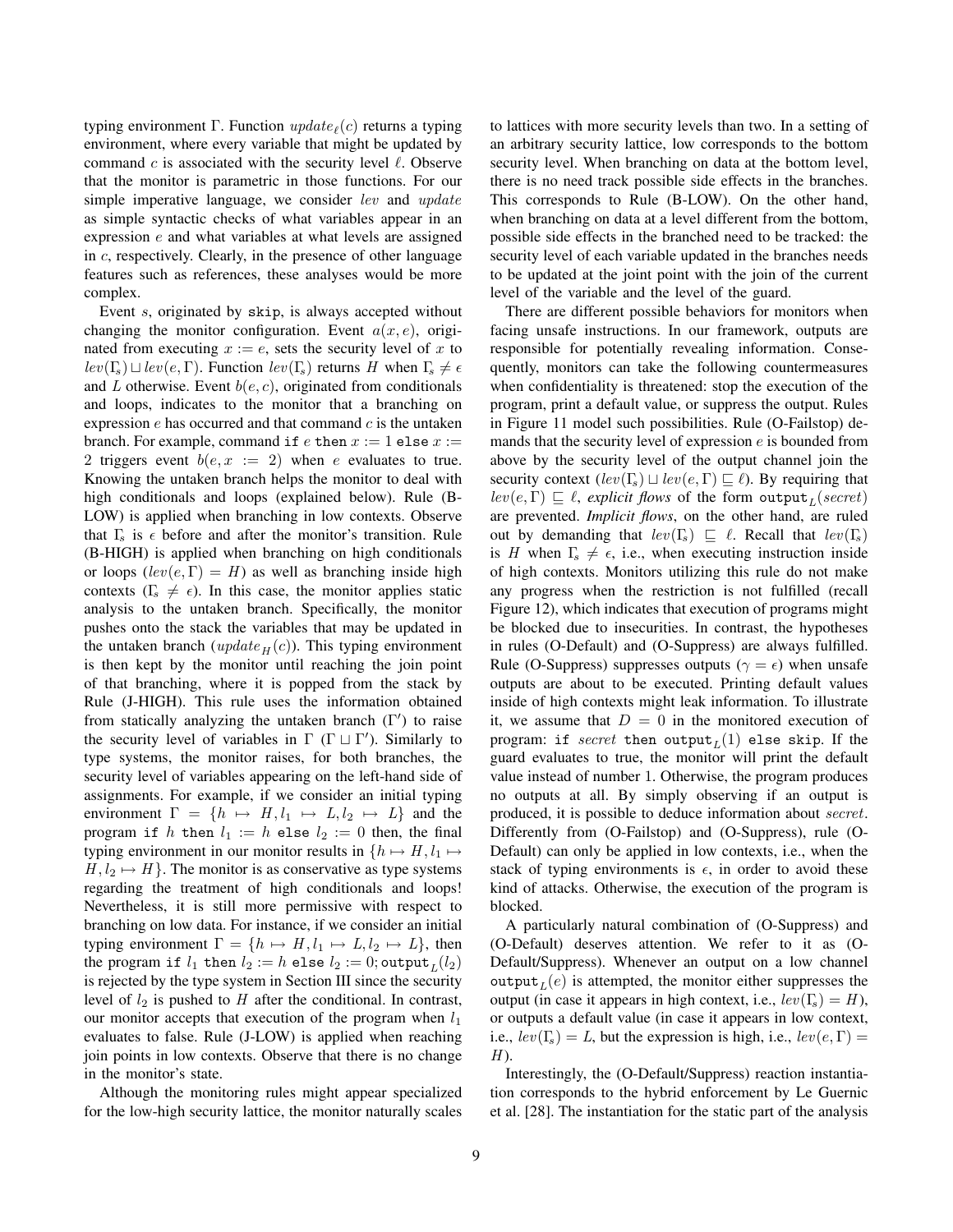is simply the set of variables occurring on the left-hand side of assignment in c for function  $update_H (c)$ ; and the union of security levels of variables occurring in expression e for function  $lev(e, \Gamma)$ .

To sum up, rules in Figures 10 and 11 provide a uniform framework to describe different monitors' reactions to deal with unsafe instructions. Monitors that stop execution of programs are modeled in Figure 10 by the rule (O-Failstop), monitors that output default values are composed by the rule (O-Default), and monitors that suppresses outputs are modeled by the rule (O-Suppress). That the framework allows for useful combinations of these behaviors is illustrated by the rule (O-Default/Suppress), which is used by Le Guernic et al. [28].

## VII. SOUNDNESS AND PERMISSIVENESS

This section presents formal guarantees provided by the monitor. We also show that the monitor allows more programs than the type system from Section III. We assume the same attacker model as in Definition 3: the attacker can only observe public outputs. Recall that events s,  $b(e, c)$ ,  $a(x, e)$  and f are internal and hence externally unobservable. Event  $o_{\ell}(e)$  is considered high or low depending if  $\ell$  is H or L, respectively. We denote a single monitored step  $\longrightarrow_{\alpha}$ as  $\xrightarrow{L}_{\alpha}$  ( $\xrightarrow{H}_{\alpha}$ ) when  $\alpha$  is a low (high) event. We denote a (possibly empty) sequence of monitored steps  $\stackrel{H}{\longrightarrow}_\alpha$  as  $\stackrel{H}{\longrightarrow}^*$ . We present the main soundness result in the next theorem (proved in [40]).

Theorem 2 (Soundness). *For any memory* m *and command* c*, the execution of* c *starting at the configuration*  $\langle\langle c,m\rangle | cfgm_0\rangle$  *is secure according to Property 3.* 

Finally, the following corollary relates Property 3 with a batch-job termination-insensitive security condition.

Corollary 1 (Batch-job soundness). *Given a program* c*,*  $m$ emories  $m_1$  and  $m_2$  such that  $m_1$   $\equiv_{cfgm_0(1)}$   $m_2$  and *two terminating monitored runs:*  $\langle\langle c,m_1\rangle | [cfgm_0\rangle \longrightarrow_{\vec{\alpha_1}}^*$  $\langle \langle stop, m_1' \rangle | cfgm_1' \rangle$  and  $\langle \langle c, m_2 \rangle | cfgm_0 \rangle$   $\longrightarrow_{\alpha_2^*}^*$  $\langle \langle stop, m_2' \rangle | cfgm_2' \rangle$ , then it holds that  $L(\vec{\alpha_1}) = L(\vec{\alpha_2})$ .

Regarding permissiveness, we prove (as detailed in [40]) that our monitor is, at least as permissive as the type system in Section III.

Theorem 3. *Given a monitor described by the rules in Figure 10 and one of the rules in Figure 11, if*  $pc$   $\vdash$   $\Gamma$   $\{c\}$   $\Gamma'$ , and  $\langle c, m \rangle$   $\overset{S}{\longrightarrow}_{\vec{\alpha}}^* \langle c', m' \rangle$  then  $\exists \textit{String}, \textit{cfgm}', \textit{c}'', \textit{m}'''. \langle \langle \textit{c}, \textit{m} \rangle \; | \; \Gamma, \epsilon \rangle \!\! \longrightarrow_{\vec{\alpha}}^* \; \; \langle \langle \textit{c}'', \textit{m}'' \rangle \; \; |_{\mu}$  $cfgm'$  and  $Strip(c'') = c'$  and  $Strip(stop) = stop$ .

The theorem corresponds to Property 4 on permissiveness. We illustrate that monitors from our framework may be more permissive than the type system with an example. In this manner, we justify Figure  $2(c)$  which describes that there are programs accepted by flow-sensitive monitors that are rejected by flow-sensitive type systems. One way to illustrate this is by involving programs with dead code:  $l$  := 1;if  $l$   $\neq$  1 then output $_L (secret)$  else skip where variable  $l$  is considered public. Clearly, this program is rejected by the type system due to the presence of the instruction output<sub>L</sub>(secret). In contrast, the monitor accepts all executions of this program.

Additionally, we present a more interesting example involving no dead code. Assuming that initially  $\{x \mapsto$  $L, y \mapsto L$ , we consider the program in Figure 13. This program outputs numbers from 0 to 4 and finishes normally. Observe that every instruction is executed at least once. The type system in Section III (and any other standard analysis without involved valuebased tracking) rejects this program: variable  $x$  must be considered secret in ev-

ery iteration of the loop which causes instruction  $\texttt{output}_L(x)$  not to typecheck! In contrast, the monitor accepts the program. Observe that the security levels of variables  $y$  and  $x$ remain  $L$  during the first four iterations of the loop. In the fifth iteration, however, the security level of  $x$ 

$$
y := 0;
$$
  
\n
$$
x := 0;
$$
  
\nwhile  $y < 10$  do  
\noutput<sub>L</sub>(x);  
\nif  $y = 5$  then  $x := secret;$   
\n $y := 10$   
\nelse skip;  
\n $x := x + 1$ 

Figure 13. Example

is raised to  $H$ . After that, the conditional of the loop does not hold anymore  $(y = 10)$  and the program finishes normally. The program in Figure 13 may be rewritten to be accepted by a type-system, e.g., by replacing the while's guard by  $y < 5$  and moving the assignments after the loop. However, such rewriting is not always obvious: it cannot be automated without nontrivial static analysis.

## VIII. RELATED WORK

There is a large body of work on language-based information-flow security. We refer to a survey [42] for generally related work and focus on immediately related approaches to monitoring.

As mentioned in Section I, noninterference is not a safety property [33], [47]. *Precise* characterizations of what can be enforced by monitoring have been studied in the literature (e.g., [44], [22]). Noninterference is a typical example of a policy that cannot be enforced precisely by dynamic mechanisms. However, the focus of this paper is on enforcing *permissive yet safe approximations* of noninterference. The exact policies that are enforced might just as well be safety properties (or not), but, importantly, they guarantee noninterference.

Fenton [20] presents a purely dynamic monitor that takes into account program structure. It keeps track of the security context stack, similarly to monitors in Section VI. However, Fenton does not discuss soundness with respect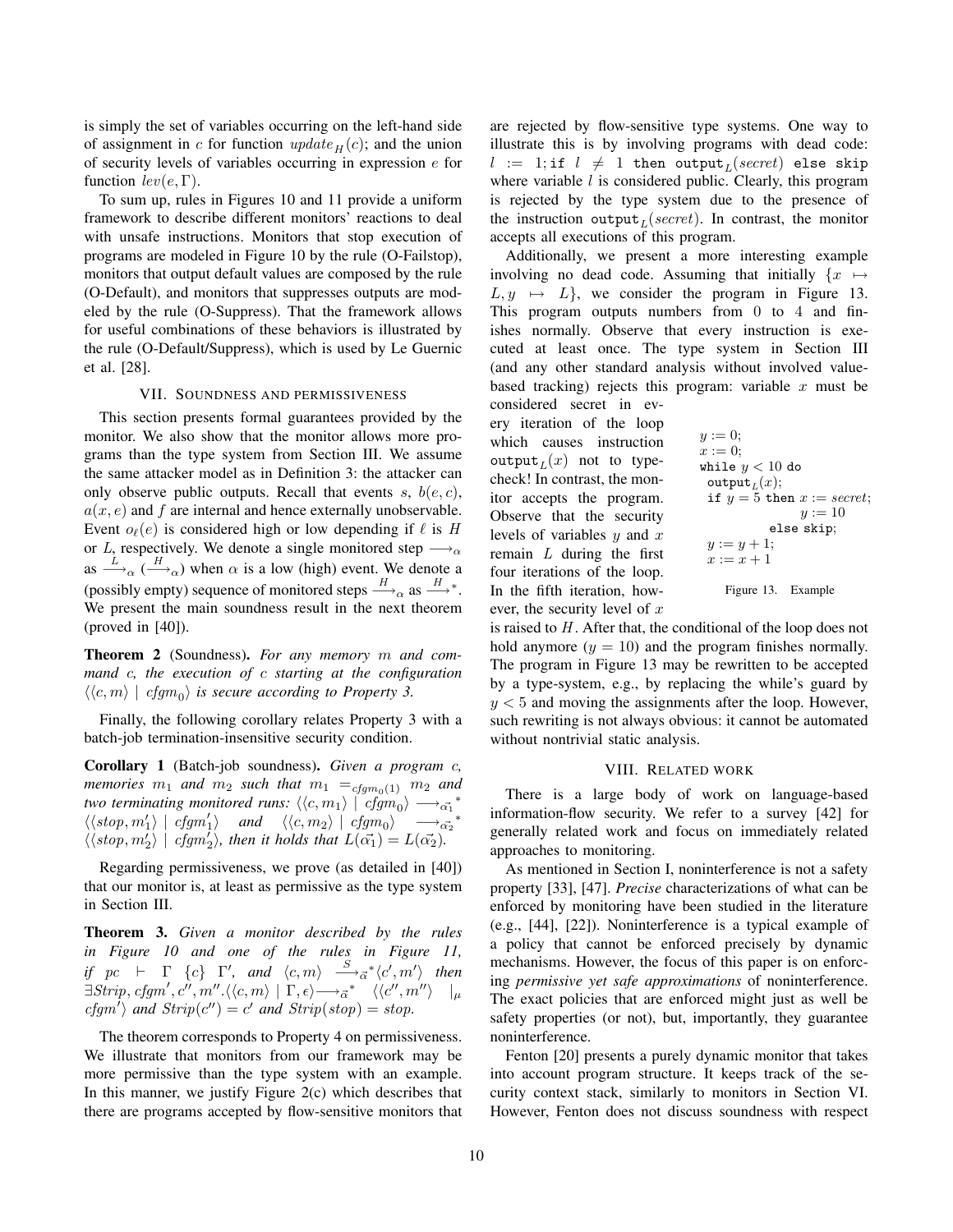to noninterference-like properties. Volpano [50] considers a purely dynamic monitor that only checks explicit flows. Implicit flows are allowed, and therefore the monitor does not enforce noninterference. Boudol [9] revisits Fenton's work and observes that the intended security policy "no security error" corresponds to a safety property, which is stronger than noninterference. Boudol shows how to enforce this safety property with a type system. In a flow-insensitive setting, Sabelfeld and Russo [43] show that a purely dynamic information-flow monitor is more permissive than a Denning-style static information-flow analysis, while both the monitor and the static analysis guarantee terminationinsensitive noninterference. This paper shows a fundamental difference in a flow-sensitive setting: one has to chose between soundness and permissiveness for purely dynamic flow-sensitive monitors.

Askarov and Sabelfeld [4] investigate dynamic tracking of policies for information release, or *declassification*, for a language with communication primitives. Russo and Sabelfeld [39] show how to secure programs with timeout instructions using execution monitoring. Russo et al. [41] investigate monitoring information flow in dynamic tree structures.

Austin and Flanagan [5], [6] suggest a purely dynamic monitor for information flow with a limited form of flow sensitivity. They discuss two disciplines: *no sensitive-upgrade*, where the execution gets stuck on an attempt to assign to a public variable in secret context, and *permissive-upgrade*, where on an attempt to assign to a public variable in secret context, the public variable is marked as one that cannot be branched on later in the execution. Since the monitor is purely dynamic, our results imply that it is either unsound or more restrictive than Hunt and Sands' static analysis. Indeed, the latter is true: for example, program (if secret then  $public := 1$  else  $public :=$  $(-1)$ ; if *public* then *public* := 1 else *public* :=  $-1$  where secret and *public* are originally high and low, respectively, is accepted by the static analysis (where public is relabeled as high as a result) but rejected by both no sensitive-upgrade (because the low variable  $public$  is assigned in high context) and by permissive-upgrade (because it is not allowed to first relabel *public* to high and then branch on it).

Recently, Chudnov and Naumann [14] have presented an inlining approach to monitoring information flow. They inline a flow-sensitive hybrid monitor based on our monitoring framework. The soundness of the inlined monitor is ensured by bisimulation of the inlined monitor and the original monitor from Section VI.

Magazinius et al. [31] show how to perform informationflow monitor inlining on the fly: security checks are injected as the computation goes along. They consider a source language that includes dynamic code evaluation of strings whose content might not be known until runtime. To secure this construct, the inlining is done on the fly, at the string evaluation time, and, just like conventional offline inlining, requires no modification of the hosting runtime environment.

Mechanisms by Venkatakrishnan et al. [48], Le Guernic et al. [28], [27], and Shroff et al. [45] combine dynamic and static checks. The mechanisms by Le Guernic et al. for sequential [28] and concurrent [27] programs are flowsensitive. Section VI shows how to represent the monitor [28] for sequential programs in our framework. Ligatti et al. [29] present a general framework for security policies that can be enforced by monitoring and modifying programs at runtime. The authors introduce the notion of *edit automata*, i.e., monitors that can stop, suppress, and modify the behavior of programs. Similar to edit automata, our monitor in Figure 10 can stop, suppress, or modify the behavior of outputs. However, questions related to flow sensitivity in dynamic monitors for noninterference are not raised by Ligatti et al.

Vogt et al. [49] and Cavallaro et al. [10] discuss examples similar to the one in Section I and provide informal motivation for including static analysis into monitors. We pin down the essence of the problem with the formal impossibility result. Tracking information flow in web applications is becoming increasingly important (e.g., recent highlights are a server-side mechanism by Huang et al. [24] and a client-side mechanism for JavaScript by Vogt et al. [49], although they do not discuss soundness). Dynamism of web applications puts higher demands on the permissiveness of the security mechanism: hence the importance of dynamic analysis.

## IX. CONCLUSION

Seeking to answer fundamental questions about trade-offs between static and dynamic flow-sensitive security analysis, the paper arrives at the following results:

*Impossibility results* We have proved that one is forced to choose between soundness and permissiveness for purely dynamic flow-sensitive monitors. Having both is impossible: a purely dynamic flow-sensitive monitor (as, e.g., [5], [6]) will inevitably reject programs that are typable by Hunt-Sands-style type system. To the best of our knowledge, there are no prior impossibility results on permissive purely dynamic monitoring of information-flow policies. A side implication is impossibility of permissive instrumented security semantics for information flow.

*Possibility results* We have shown that both soundness and permissiveness can be retrieved once dynamic monitors can be combined with static analysis. We have presented a general framework for hybrid mechanisms that is parameterized in the static part and in the reaction method of the enforcement (stop, suppress, or rewrite) and given a soundness proof with respect to termination-insensitive noninterference for a simple language with output. The parameterization part is novel, and so are the soundness proofs with respect to termination-insensitive noninterference. Although previous work considers languages with output, the target policy is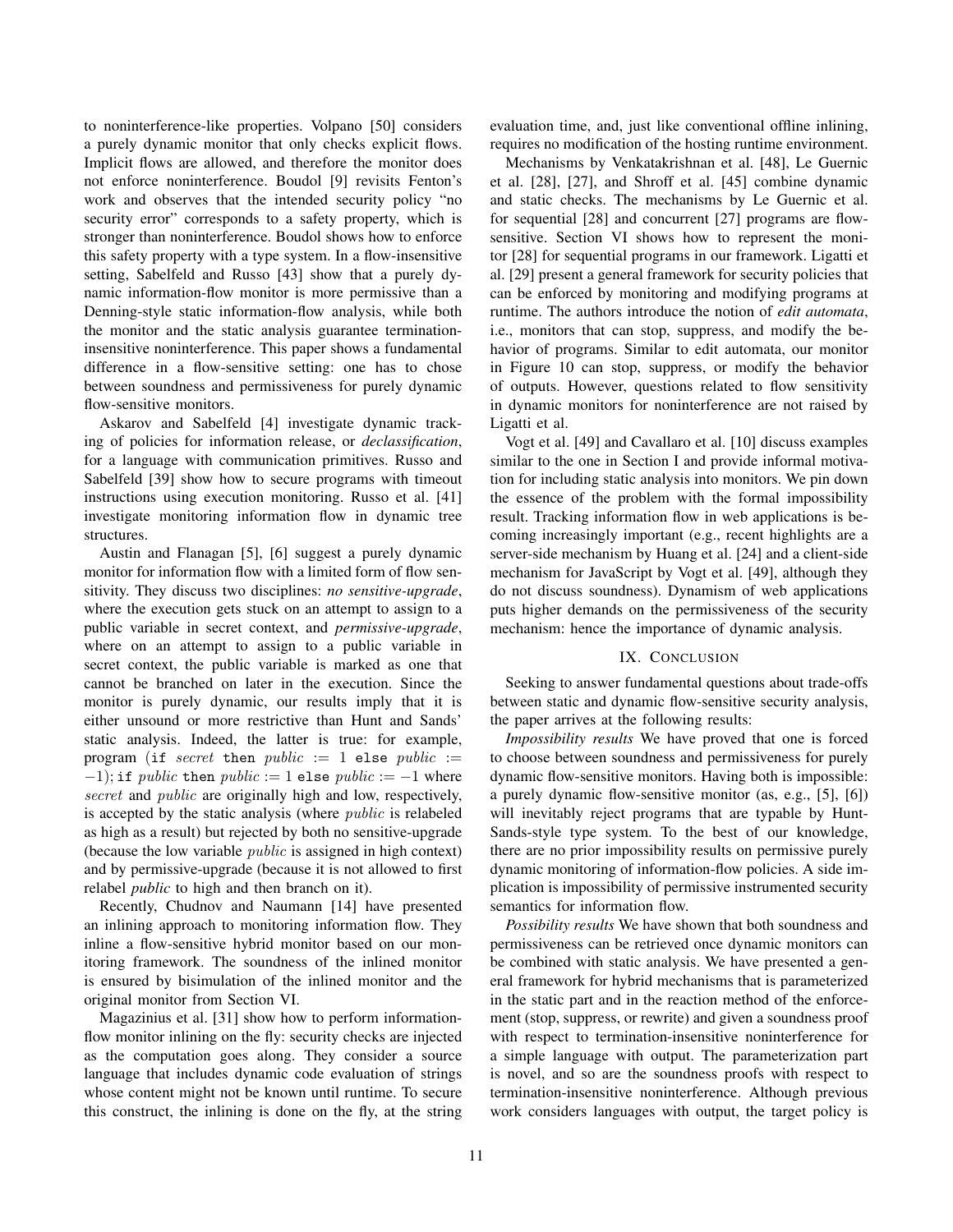often batch-job style security, where all diverging runs (that might leak all secrets at once) are simply ignored (e.g., [28]). We show soundness for a wide class of monitors, including one by Le Guernic et al. [28], against a stronger version of termination-insensitive noninterference [1], designed to reason about programs with output.

It is known that noninterference is not a safety property [33], [47]. This, however, does not imply that a safe approximation of noninterference cannot be soundly enforced by a monitor (a trivially secure monitor might simply block all executions). The key question is whether or not noninterference can be guaranteed by monitors without rejecting too many useful programs. A good indicator for useful programs is the set of programs that pass Denningstyle security analysis. The findings of this paper illuminate that the key question is answered positively for hybrid monitors and for flow-insensitive purely dynamic monitors, but not for flow-sensitive purely dynamic monitors.

We conjecture that our results also hold for *terminationsensitive noninterference* [51], [42], where the termination behavior should not depend on secret data. The termination behavior is hard to control dynamically—no matter if the mechanism is flow-sensitive or insensitive—and so it is not surprising that a purely dynamic mechanism would have to be extremely conservative. Alternatively, the enforcement framework can be strengthened with static analysis for termination channels. Moreover, the impossibility result holds for termination-sensitive noninterference because the proof of Theorem 1 does not involve loops.

While the paper answers the fundamental question of the trade-offs between flow-sensitive dynamic and static analyses, there are some practical questions to be investigated. For example, how big is the set of the programs accepted by the static analysis but rejected by dynamic monitors in practice? It might be or not be significant enough to motivate the necessity of heavy static analysis. Similarly, how big is the set of the programs accepted by dynamic monitors but rejected by the static analysis in practice? It might be or not be significant enough to motivate runtime overhead and late error discovery. These intriguing questions are subject of ongoing [19] and future practical case studies. An exciting challenge in this area is that static analysis has to be done on the fly (as in the browser scenario, where incoming JavaScript programs are analyzed for security), and so the overhead of performing on-the-fly static analysis is actually often higher than that of performing light runtime monitoring.

Future work includes investigating other channels that affect the trade-off between static and dynamic security analysis. In a separate line of work, we explore performancerelated trade-offs.

*Acknowledgments* Thanks are due to Aslan Askarov, Arnar Birgisson, Andrey Chudnov, and Michael Hicks for interesting discussions. This work was funded by the Swedish research agencies SSF and VR.

## **REFERENCES**

- [1] A. Askarov and S. Hunt and A. Sabelfeld and D. Sands. Termination-insensitive noninterference leaks more than just a bit. In *Proc. European Symp. on Research in Computer Security*, volume 5283 of *LNCS*, pages 333–348. Springer-Verlag, Oct. 2008.
- [2] G. R. Andrews and R. P. Reitman. An axiomatic approach to information flow in programs. *ACM TOPLAS*, 2(1):56–75, Jan. 1980.
- [3] A. Askarov and A. Sabelfeld. Security-typed languages for implementation of cryptographic protocols: A case study. In *Proc. European Symp. on Research in Computer Security*, volume 3679 of *LNCS*, pages 197–221. Springer-Verlag, Sept. 2005.
- [4] A. Askarov and A. Sabelfeld. Tight enforcement of information-release policies for dynamic languages. In *Proc. IEEE Computer Security Foundations Symposium*, July 2009.
- [5] T. H. Austin and C. Flanagan. Efficient purely-dynamic information flow analysis. In *Proc. ACM Workshop on Programming Languages and Analysis for Security (PLAS)*, June 2009.
- [6] T. H. Austin and C. Flanagan. Permissive dynamic information flow analysis. In *Proc. ACM Workshop on Programming Languages and Analysis for Security (PLAS)*, June 2010.
- [7] J.-P. Banâtre and C. Bryce. Information flow control in a parallel language framework. In *Proc. IEEE Computer Security Foundations Workshop*, pages 39–52, June 1993.
- [8] J. Barnes and J. Barnes. *High Integrity Software: The SPARK Approach to Safety and Security*. Addison-Wesley Longman Publishing Co., Inc. Boston, MA, USA, 2003.
- [9] G. Boudol. Secure information flow as a safety property. In *Formal Aspects in Security and Trust, Third International Workshop (FAST'08)*, LNCS, pages 20–34. Springer-Verlag, Mar. 2009.
- [10] L. Cavallaro, P. Saxena, and R. Sekar. On the limits of information flow techniques for malware analysis and containment. In *Proc. Detection of Intrusions and Malware & Vulnerability Assessment (DIMVA)*, July 2008.
- [11] R. Chapman and A. Hilton. Enforcing security and safety models with an information flow analysis tool. *ACM SIGAda Ada Letters*, 24(4):39–46, 2004.
- [12] S. Chong, J. Liu, A. C. Myers, X. Qi, K. Vikram, L. Zheng, and X. Zheng. Secure web applications via automatic partitioning. In *Proc. ACM Symp. on Operating System Principles*, pages 31–44, Oct. 2007.
- [13] S. Chong, K. Vikram, and A. C. Myers. Sif: Enforcing confidentiality and integrity in web applications. In *Proc. USENIX Security Symposium*, pages 1–16, Aug. 2007.
- [14] A. Chudnov and D. A. Naumann. Information flow monitor inlining. In *Proc. IEEE Computer Security Foundations Symposium*, July 2010.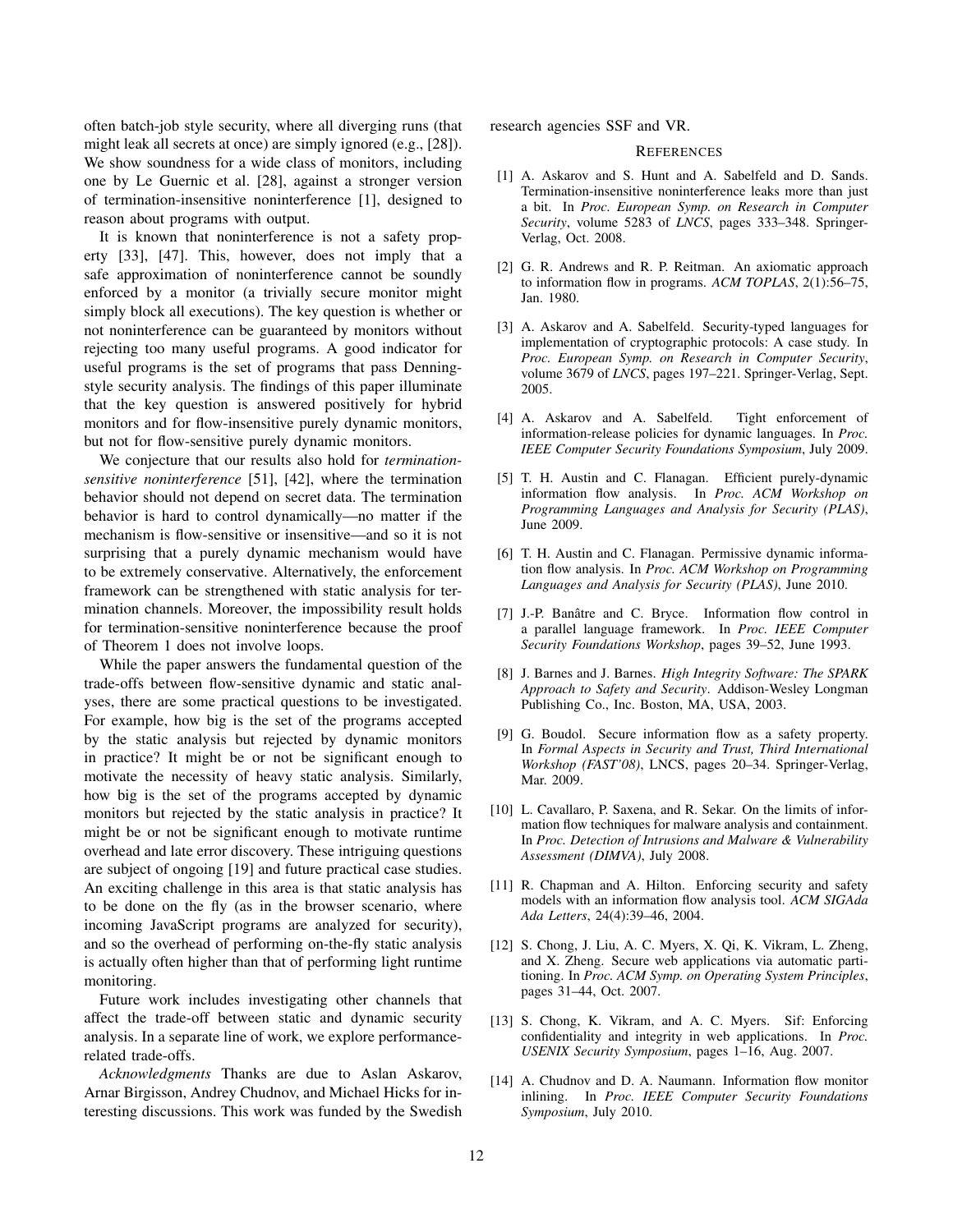- [15] M. R. Clarkson, S. Chong, and A. C. Myers. Civitas: Toward a secure voting system. *Security and Privacy, IEEE Symposium on*, 0, 2008.
- [16] E. S. Cohen. Information transmission in sequential programs. In R. A. DeMillo, D. P. Dobkin, A. K. Jones, and R. J. Lipton, editors, *Foundations of Secure Computation*, pages 297–335. Academic Press, 1978.
- [17] D. E. Denning. *Cryptography and Data Security*. Addison-Wesley, Reading, MA, 1982.
- [18] D. E. Denning and P. J. Denning. Certification of programs for secure information flow. *Comm. of the ACM*, 20(7):504– 513, July 1977.
- [19] B. Eich. Flowsafe: Information flow security for the browser. https://wiki.mozilla.org/FlowSafe, Oct. 2009.
- [20] J. S. Fenton. Memoryless subsystems. *Computing J.*, 17(2):143–147, May 1974.
- [21] J. A. Goguen and J. Meseguer. Security policies and security models. In *Proc. IEEE Symp. on Security and Privacy*, pages 11–20, Apr. 1982.
- [22] K. W. Hamlen, G. Morrisett, and F. B. Schneider. Computability classes for enforcement mechanisms. *ACM TOPLAS*, 28(1):175–205, 2006.
- [23] B. Hicks, K. Ahmadizadeh, and P. McDaniel. Understanding practical application development in security-typed languages. In *22st Annual Computer Security Applications Conference (ACSAC)*, December 2006.
- [24] Y.-W. Huang, F. Yu, C. Hang, C.-H. Tsai, D.-T. Lee, and S.-Y. Kuo. Securing web application code by static analysis and runtime protection. In *Proc. International Conference on World Wide Web*, pages 40–52, May 2004.
- [25] S. Hunt and D. Sands. On flow-sensitive security types. In *Proc. ACM Symp. on Principles of Programming Languages*, pages 79–90, 2006.
- [26] B. W. Lampson. A note on the confinement problem. *Commun. ACM*, 16(10), 1973.
- [27] G. Le Guernic. Automaton-based confidentiality monitoring of concurrent programs. In *Proc. IEEE Computer Security Foundations Symposium*, pages 218–232, July 2007.
- [28] G. Le Guernic, A. Banerjee, T. Jensen, and D. Schmidt. Automata-based confidentiality monitoring. In *Proc. Asian Computing Science Conference (ASIAN'06)*, volume 4435 of *LNCS*. Springer-Verlag, 2006.
- [29] J. Ligatti, L. Bauer, and D. Walker. Edit automata: Enforcement mechanisms for run-time security policies. *International Journal of Information Security*, 4:2–16, 2005.
- [30] J. Magazinius, A. Askarov, and A. Sabelfeld. A lattice-based approach to mashup security. In *Proc. ACM Symposium on Information, Computer and Communications Security (ASI-ACCS)*, Apr. 2010.
- [31] J. Magazinius, A. Askarov, and A. Sabelfeld. On-the-fly inlining of dynamic security monitors. In *Proc. IFIP International Information Security Conference*, Sept. 2010.
- [32] J. McLean. The specification and modeling of computer security. *Computer*, 23(1):9–16, Jan. 1990.
- [33] J. McLean. A general theory of composition for trace sets closed under selective interleaving functions. In *Proc. IEEE Symp. on Security and Privacy*, pages 79–93, May 1994.
- [34] M. Mizuno and A. Oldehoeft. Information flow control in a distributed object-oriented system with statically-bound object variables. In *Proc. National Computer Security Conference*, pages 56–67, 1987.
- [35] A. C. Myers, L. Zheng, S. Zdancewic, S. Chong, and N. Nystrom. Jif: Java information flow. Software release. Located at http://www.cs.cornell.edu/jif, July 2001–2008.
- [36] U. Norell. *Towards a practical programming language based on dependent type theory*. PhD thesis, Department of Computer Science and Engineering, Chalmers University of Technology, SE-412 96 Göteborg, Sweden, September 2007.
- [37] P. Ørbæk. Can you trust your data? In *Proc. TAP-SOFT/FASE'95*, volume 915 of *LNCS*, pages 575–590. Springer-Verlag, May 1995.
- [38] A. Russo, K. Claessen, and J. Hughes. A library for lightweight information-flow security in Haskell. In *Haskell '08: Proceedings of the first ACM SIGPLAN symposium on Haskell*, pages 13–24. ACM, 2008.
- [39] A. Russo and A. Sabelfeld. Securing timeout instructions in web applications. In *Proc. IEEE Computer Security Foundations Symposium*, July 2009.
- [40] A. Russo and A. Sabelfeld. Dynamic vs. static flowsensitive security analysis. http://www.cse.chalmers.se/ <sup>∼</sup>russo/publications files/csf2010full.pdf, May 2010. Full version.
- [41] A. Russo, A. Sabelfeld, and A. Chudnov. Tracking information flow in dynamic tree structures. In *Proc. European Symp. on Research in Computer Security*, LNCS. Springer-Verlag, Sept. 2009.
- [42] A. Sabelfeld and A. C. Myers. Language-based informationflow security. *IEEE J. Selected Areas in Communications*, 21(1):5–19, Jan. 2003.
- [43] A. Sabelfeld and A. Russo. From dynamic to static and back: Riding the roller coaster of information-flow control research. In *Proc. Andrei Ershov International Conference on Perspectives of System Informatics*, LNCS. Springer-Verlag, June 2009.
- [44] F. B. Schneider. Enforceable security policies. *ACM Transactions on Information and System Security*, 3(1):30–50, 2000.
- [45] P. Shroff, S. Smith, and M. Thober. Dynamic dependency monitoring to secure information flow. In *Proc. IEEE Computer Security Foundations Symposium*, pages 203–217, July 2007.